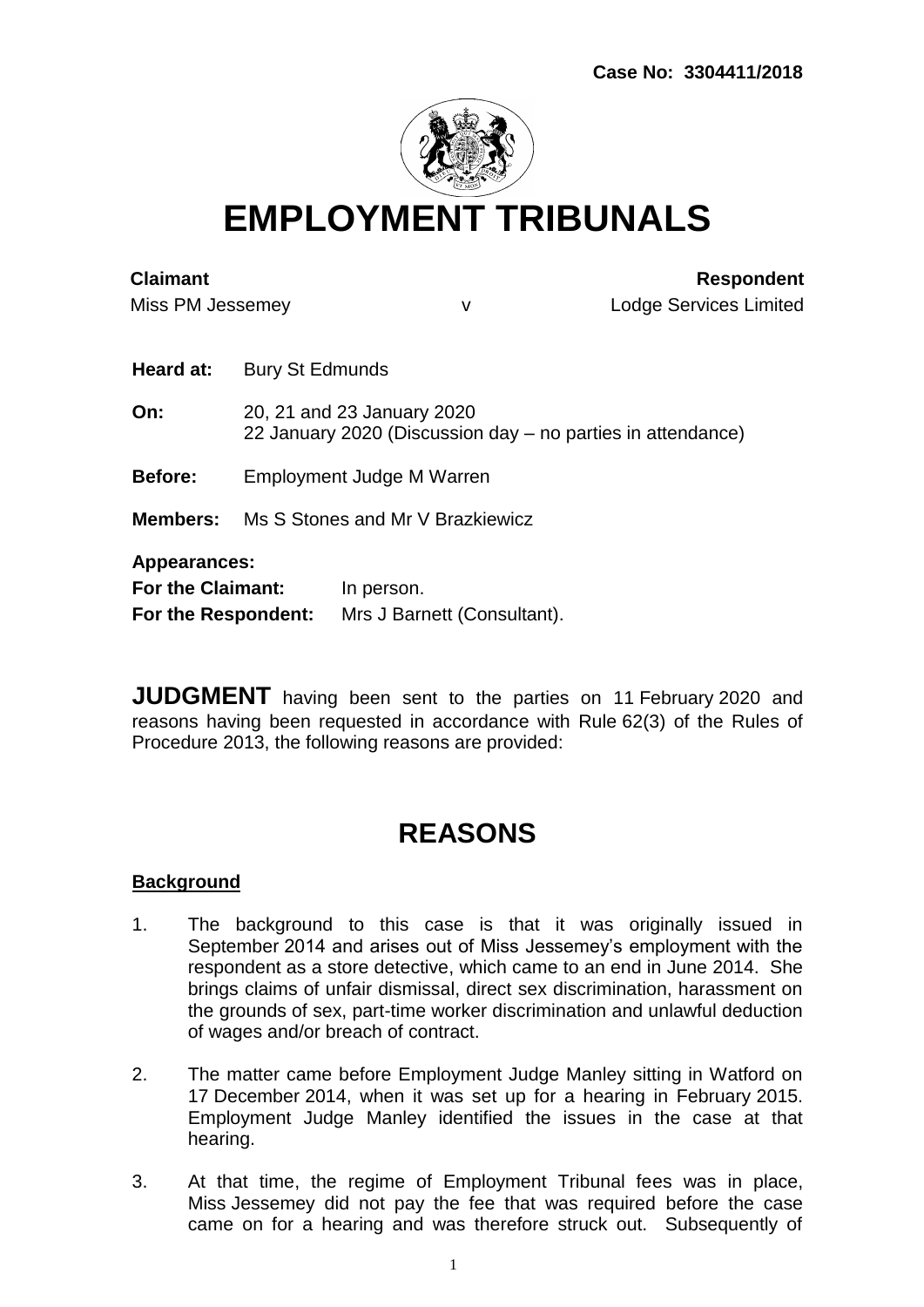course, there was the Supreme Court Unison, decision which said that the Tribunal fee regime was illegal. As a consequence, Miss Jessemey was able to reinstate her claim.

- 4. Upon the claim being reinstated, it came before Employment Judge Smail sitting in Watford on 21 August 2018, when he listed it for hearing in February 2019. He took the precaution of listing the matter for a short telephone preliminary hearing a few weeks before the final hearing, just to make sure that everything was ready.
- 5. That short telephone hearing came before me on 11 January 2019. By that time Mrs Barnett, who had not previously been involved, was instructed in the matter. The case was in danger of not being prepared in time, but we were able, I thought, to get matters back on track, so that the hearing would be able to take place in February.
- 6. Unfortunately, this proved not to be the case. On 25 February 2019 the case came on for final hearing before Employment Judge Laidler with two Members, Mr Allen and Mr Schooler. It was unable to proceed as the respondent attended not with Mrs Barnett, but represented by its HR Manager, Mrs Atkins. For reasons described by EJ Laidler in her hearing summary and Judgment, the case was unable to go ahead; she was critical of the respondent in strident terms, reserved the question of costs of that occasion and re-listed the matter for hearing here in Bury St Edmunds on 5-8 August 2019.
- 7. The matter came before EJ Laidler again on 5 August 2019, ready for its 4 day hearing. The members on that occasion were, Miss Feavearyear and has it happens, Mr Brazkiewicz, who is here with me today. It was decided that the matter could not proceed, because a week or so before hand the respondent had successfully applied for a witness order with regard to the key witness in this case, Mr Tolmie, who was no longer in its employment. I was the Judge who granted the witness order. Mr Tolmie had been uncooperative with the respondent. Once subject to the witness order, he became co-operative and the respondent wanted time to prepare a witness statement. The matter was therefore postponed once more and thus, it came before us this Monday, 20 January 2020.

## **The Issues**

- 8. As I have already mentioned, the issues in this case were identified by Employment Judge Manley on 17 December 2014. There were key allegations relied upon in respect of the direct sex discrimination, harassment related to sex and discrimination on the grounds of part-time working identified, itemised a) to i) as follows:
	- "a) Mr Tolmie calling her "Honey" repeatedly when he spoke to her in person of on the phone;
	- b) Mr Tolmie talking over the claimant so that she was not heard;
	- c) Mr Tolmie commenting on "another assault on a female officer" dismissively around February 2013;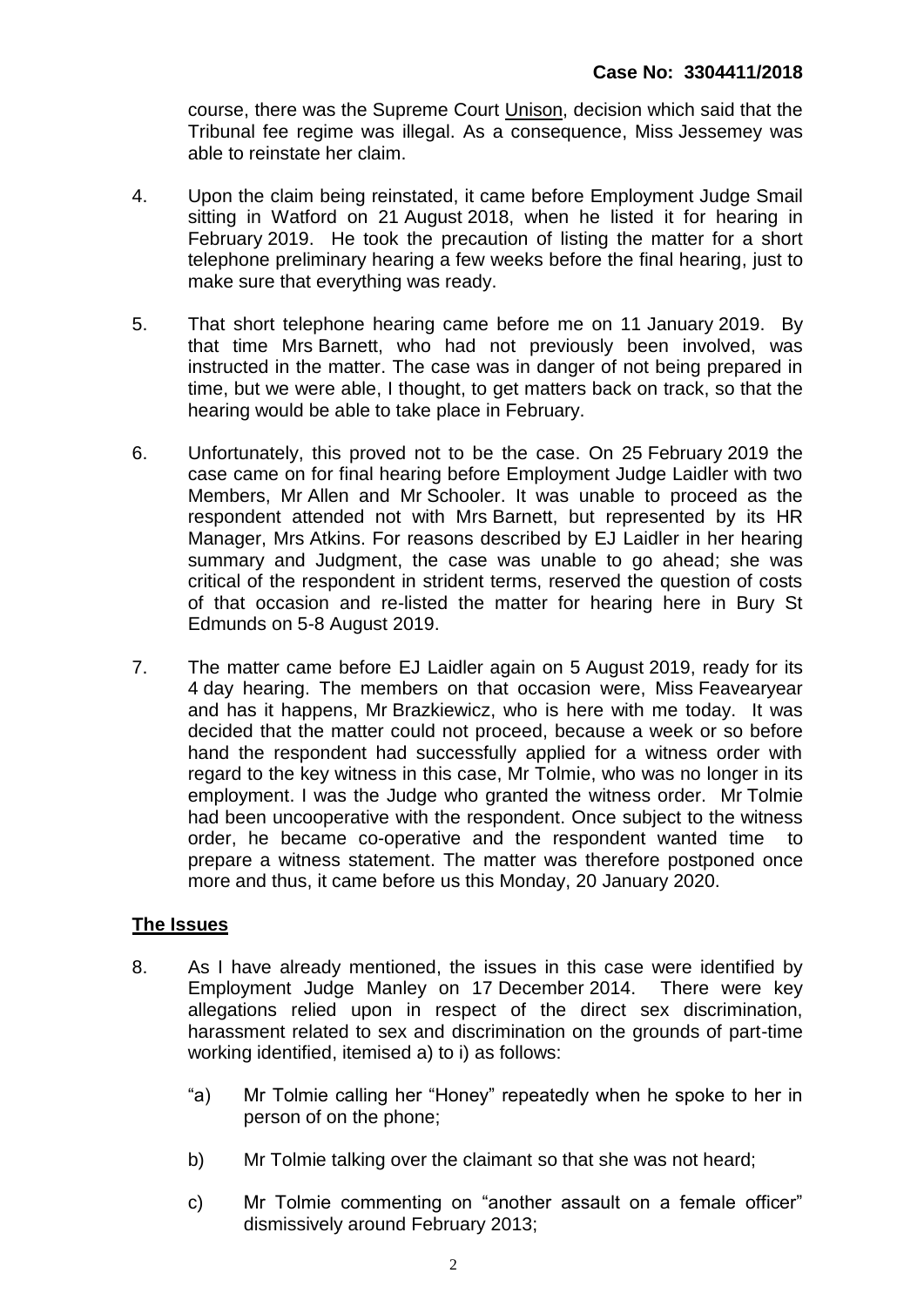- d) Mr Tolmie failing to deal with a male colleague of the claimant about whom concerns had been raised around November 2012;
- e) Mr Tolmie insisting the claimant should be paid £7 per hour even though she believed other male colleagues and at least one male interviewee were on higher hourly rate. Mr Tolmie stated that it was because she was part-time;
- f) Mr Tolmie refusing the claimant holiday to attend her brother's wedding in September and insisting she swap her shifts;
- g) Mr Tolmie reducing the claimant's shifts in January 2014 so she only had 12 hours work instead of 16;
- h) Mr Tolmie's dismissive attitude to the claimant at a performance meeting around March 2014, stating that she lacked relevant skills and was ambitious;
- i) The respondent not progressing the claimant's concerns about Mr Tolmie raised in February 2014 and her grievance of 14 May 2014."
- 9. A list of issues is a case management tool. As the EAT has a number of times reminded us, we must decide a claimant's pleaded case. We have noted that missing from the above list are matters referred to in the claim form, namely that:
	- j) On the 6 June 2014, Miss Jessemey was injured in an assault and she was not paid properly thereafter;
	- k) After Miss Jessemey had raised a grievance, Mr Tolmie had gone to client stores and encouraged managers to ask for a male security guard rather than a detective and to do away with her.

## **The evidence**

- 10. We have had before us two witness statements, one from Miss Jessemey and the other from Mr Tolmie. We heard evidence from each of them.
- 11. We have had two bundles, one from the respondent properly paginated and indexed running to page 167, and one from the claimant where she has identified documents by marking them PJ01 through to PJ29. Although it looked as if this might create an inconvenience, I think it is fair to say that the hearing went smoothly and that documents were in one bundle or another did not really cause us great difficulty.
- 12. Other documents that we had were a skeleton argument from Mrs Barnett at the beginning and written submissions from her at the end. Mrs Barnett had also prepared a helpful table setting out the allegations and the respondent's response to them.
- 13. What I should make clear is that what we did not have before us, were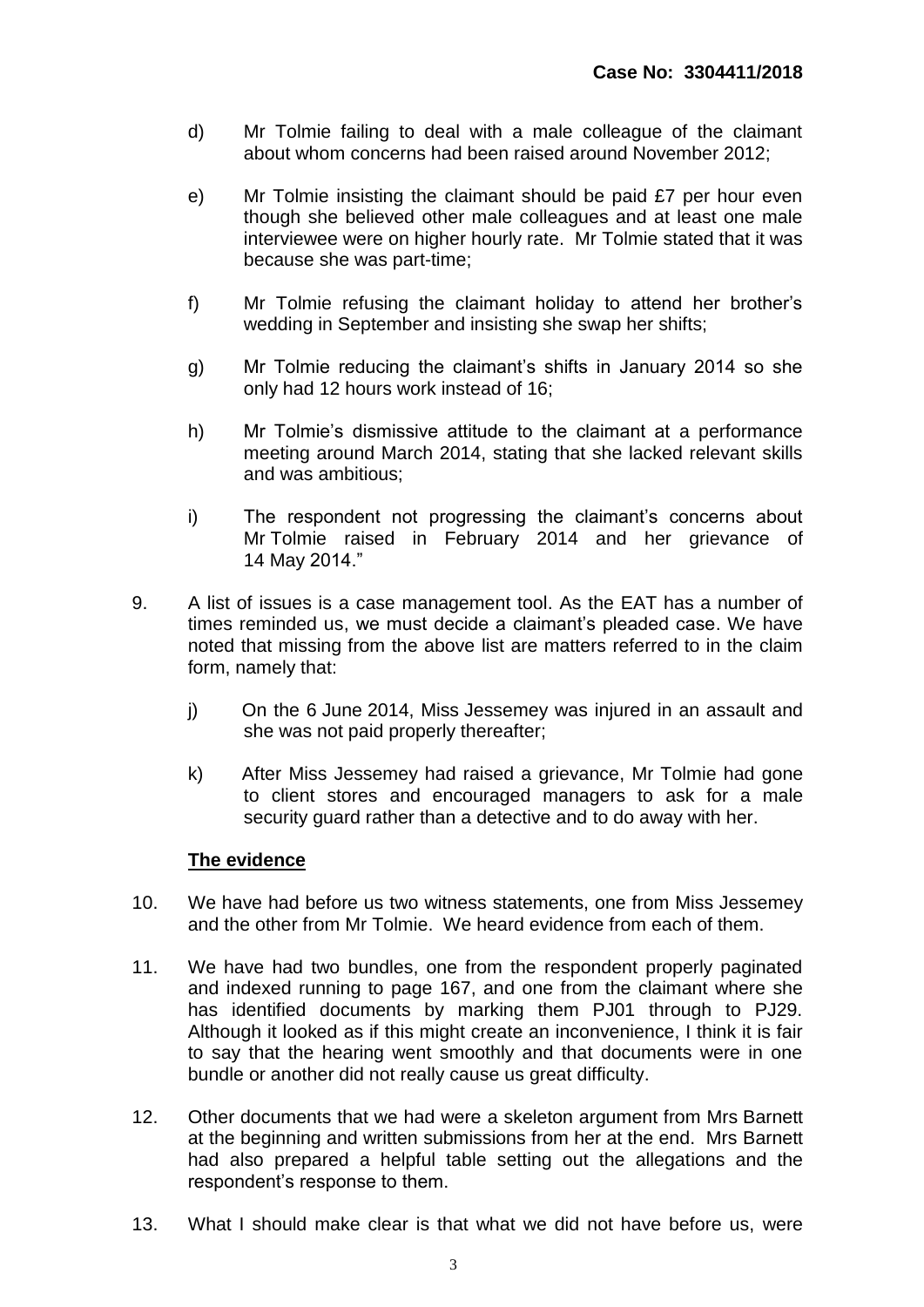witness statements from Mr Lochrie and Mr Cockerill. I mention that because we know that such statements existed, but they were not placed before us for this hearing.

# **The Law**

- 14. Turning next to the Law, I explained to the parties that I had prepared a detailed explanation of the relevant law which I would not read out, but which would appear in any written reasons I was required to prepare in due course. I gave a lay person's explanation, as set out below, so that non-lawyers present had some understanding of the context of the things that we were going to say:
	- a) Constructive dismissal is where an employer has behaved so badly that the employee is entitled to resign and treat him or herself as if they were dismissed.
	- b) Harassment is where behavior related to a protected characteristic, (in this case sex or gender) creates what I will refer to as the proscribed environment, which is one that is intimidating, hostile, degrading, humiliating or offensive or violates the individual's dignity.
	- c) Direct discrimination is when a person is treated less favourably than somebody else and the reason for that difference in treatment is, (in this case) gender or sex.
	- d) It is a feature of discrimination legislation that if an allegation is found to be harassment, it is not, by definition, direct discrimination – it is one or the other.
	- e) Part-time worker discrimination is where a person is treated less favourably than a full time worker is treated. It is a feature of this particular type of discrimination that the claimant has to present to the Tribunal an actual person in the same circumstances as the claimant, doing the same job as the claimant but full-time and show there is a difference in their terms and conditions of employment.
	- f) In a discrimination case, it is initially for the claimant, (Miss Jessemey) to prove to us facts from which we could possibly conclude that there was discrimination, ignoring any explanation from the respondent. If she proves such facts, then we look to the respondent to prove to us that discrimination played no part in what it did. If the respondent does so, the claim will fail, if the respondent fails to prove that discrimination played no part in its actions, the claim will succeed.
- 15. There follows my lawyer's explanation of the law.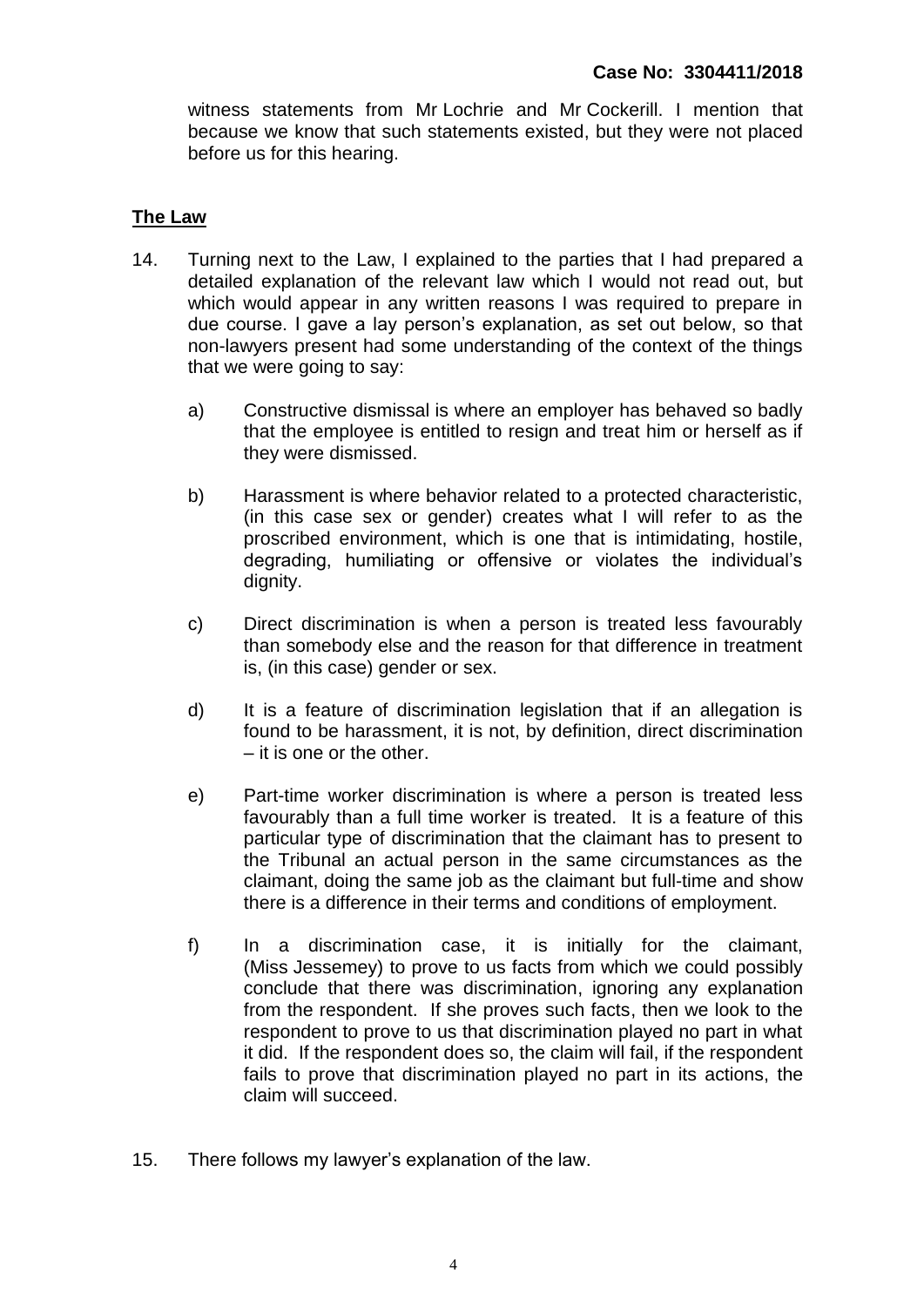## *Constructive Dismissal*

- 16. The right not to be unfairly dismissed is provided for at section 94 of the Employment Rights Act 1996, (ERA).
- 17. Section 95 defines the circumstances in which a person is dismissed as including where:

*"(c) the employee terminates the contract under which he is employed (with or without notice) in circumstances in which he is entitled to terminate it without notice by reason of the employer's conduct."*

18. That is what we call constructive dismissal. The seminal explanation of when those circumstances arise was given by Lord Denning in Western Excavating(ECC) Ltd v Sharpe 1978 ICR 221:

> *" If the employer is guilty of conduct which is a significant breach going to the root of the contract of employment, or which shows that the employer no longer intends to be bound by one or more of the*  essential terms of the contract, then the employee is entitled to treat *himself as discharged from any further performance. If he does so, then he terminates the contract by reason of the employers conduct. He is constructively dismissed."*

- 19. The Tribunals function in looking for a breach of contract is to look at the employer's conduct as a whole and determine whether it is such that the employee cannot be expected to put up with it, (see Browne – Wilkinson J in Woods v W M Car Services (Peterborough) ltd [1981] IRLR 347).
- 20. A fundamental breach of any contractual term might give rise to a claim of constructive dismissal, but a contractual term frequently relied upon in cases such as this is that which is usually described as the implied term of mutual trust and confidence.
- 21. The leading authority on this implied term is the House of Lords decision in Mahmud & Malik v BCCI [1997] IRLR 462 where Lord Steyn adopted the definition which originated in Woods v W M Car Services (Peterborough) Ltd namely, that an employer shall not, without reasonable or proper cause, conduct itself in a manner calculated or likely to destroy or seriously damage the relationship of trust and confidence between the employer and employee.
- 22. The test is objective, from Lord Steyn in the same case:

*"The motives of the employer cannot be determinative or even relevant…..If conduct objectively considered is likely to destroy or seriously damage the relationship between employer and employee, a breach of the implied obligation may arise."*

23. Individual actions taken by an employer which do not in themselves constitute fundamental breaches of any contractual term may have the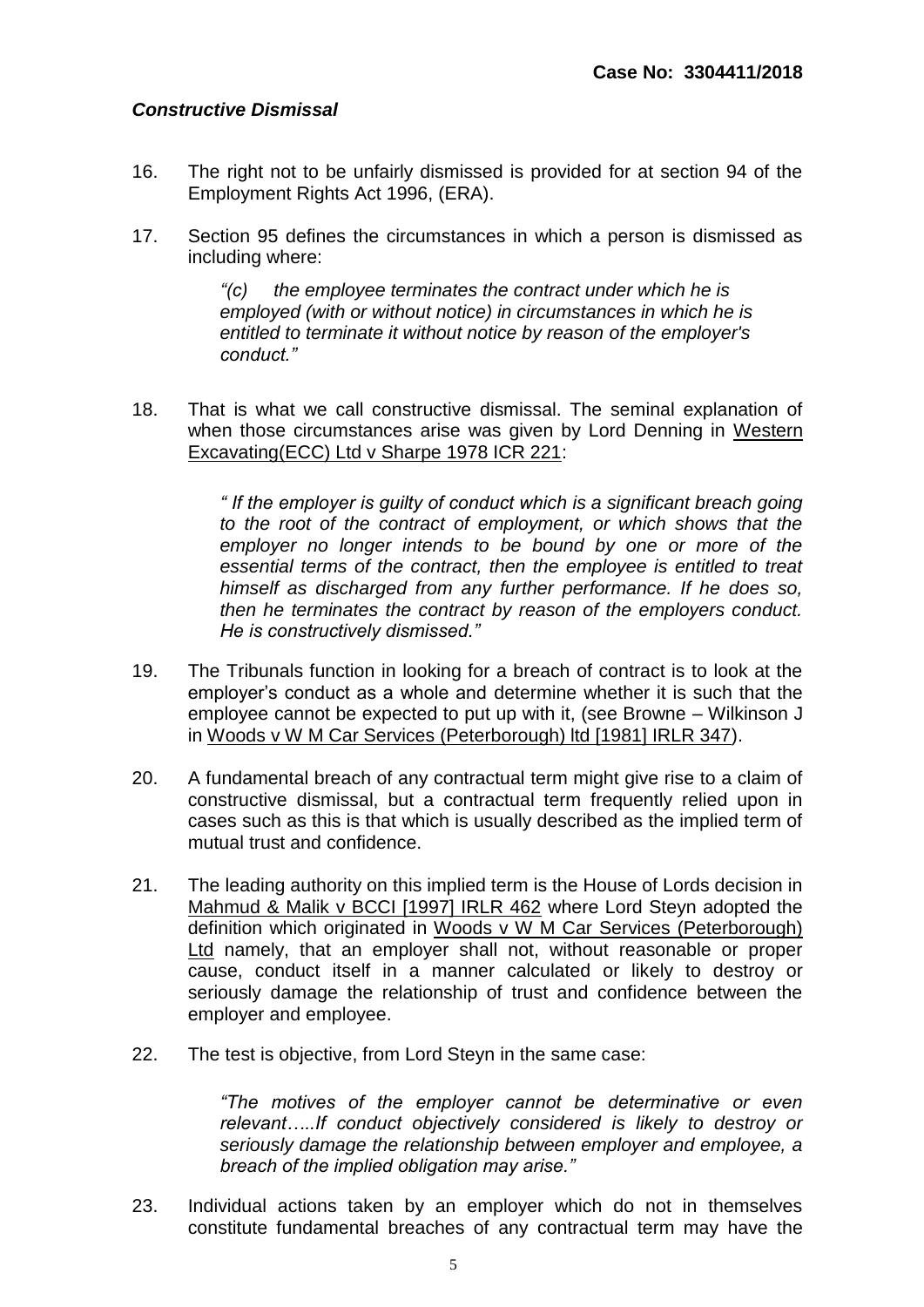cumulative effect of undermining trust & confidence, thereby entitling the employee to resign and claim Constructive Dismissal. That is usually referred to as, "the last straw", (Lewis v Motorworld Garages Ltd [1985] IRLR 465).

24. In Kaur v Leeds Teaching Hospitals NHS Trust [218] EWCA 978 the Court of Appeal, (Underhill LJ and Singh LJ) reviewed the law on the doctrine of the last straw and formulated the following approach in such cases

> *In the normal case where an employee claims to have been constructively dismissed it is sufficient for a tribunal to ask itself the following questions:*

> *(1) What was the most recent act (or omission) on the part of the employer which the employee says caused, or triggered, his or her resignation?*

*(2) Has he or she affirmed the contract since that act?*

*(3) If not, was that act (or omission) by itself a repudiatory breach of contract?*

*(4) If not, was it nevertheless a part (applying the approach explained in Omilaju) of a course of conduct comprising several acts and omissions which, viewed cumulatively, amounted to a (repudiatory) breach of the Malik term? (If it was, there is no need for any separate consideration of a possible previous affirmation, for the reason given at the end of para. 45 above.)*

*(5) Did the employee resign in response (or partly in response) to that breach?*

- 25. The last straw itself need not be unreasonable or blameworthy conduct, all it must do is contribute, however slightly, to the breach of the implied term of mutual trust and confidence, see London Borough of Waltham Forrest v Omilaju [2005] IRLR 35. However, an entirely innocuous act can not be a final straw, even if the employee genuinely but mistakenly interprets the act as hurtful and destructive of mutual trust and confidence.
- 26. A fundamental breach by an employer has to be, "accepted" by the employee; if she leaves it too long before resigning, she will be taken to have affirmed the contract. In a recent review of the law of affirmation in the employment contract context, HHJ Burke QC in Hadji v St Luke's Plymouth UKEAT 0857/2012 summarised the law as follows:

*"(i) The employee must make up his [her] mind whether or not to resign soon after the conduct of which he complains. If he does not do so he may be regarded as having elected to affirm the contract or as having lost his right to treat himself as dismissed. Western Excavating v Sharp [\[1978\] QB 761,](https://www.lexisnexis.com/uk/legal/search/runRemoteLink.do?A=0.943026068339956&bct=A&service=citation&risb=21_T21570183710&langcountry=GB&linkInfo=F%23GB%23QB%23sel1%251978%25page%25761%25year%251978%25) [\[1978\] 1 All ER 713,](https://www.lexisnexis.com/uk/legal/search/runRemoteLink.do?A=0.2901330368931708&bct=A&service=citation&risb=21_T21570183710&langcountry=GB&linkInfo=F%23GB%23ALLER%23vol%251%25sel1%251978%25page%25713%25year%251978%25sel2%251%25) [1978] ICR 221 as modified by W E Cox Toner (International) Ltd v Crook [\[1981\]](https://www.lexisnexis.com/uk/legal/search/runRemoteLink.do?A=0.8770547747410453&bct=A&service=citation&risb=21_T21570183710&langcountry=GB&linkInfo=F%23GB%23IRLR%23sel1%251981%25page%25443%25year%251981%25)  [IRLR 443,](https://www.lexisnexis.com/uk/legal/search/runRemoteLink.do?A=0.8770547747410453&bct=A&service=citation&risb=21_T21570183710&langcountry=GB&linkInfo=F%23GB%23IRLR%23sel1%251981%25page%25443%25year%251981%25) [1981] ICR 823 and Cantor Fitzgerald International v Bird [2002] EWHC 2736 (QB) 29 July 2002.*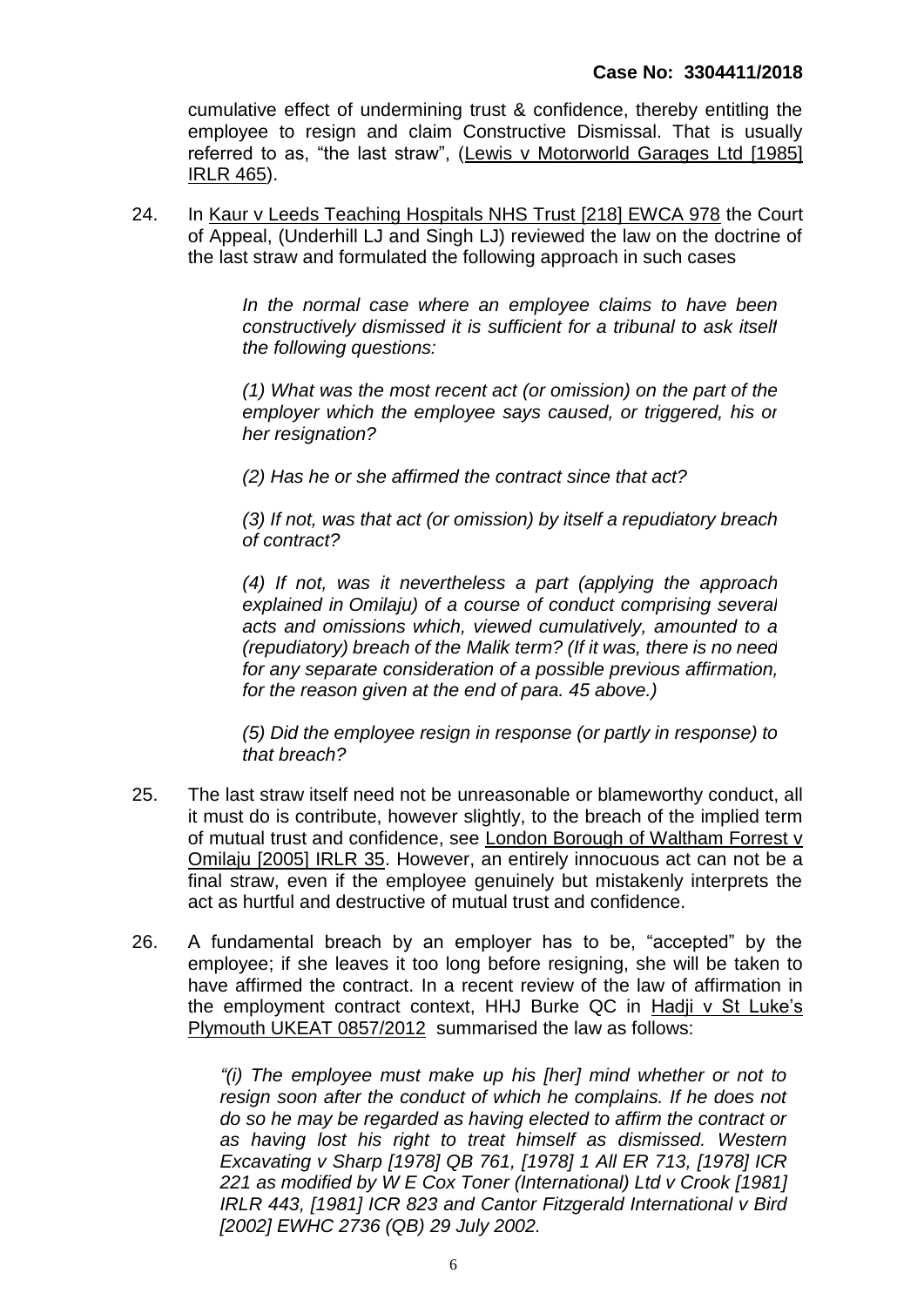*(ii) Mere delay of itself, unaccompanied by express or implied affirmation of the contract, is not enough to constitute affirmation; but it is open to the Employment Tribunal to infer implied affirmation from prolonged delay – see Cox Toner para 13 p 446.*

*(iii) If the employee calls on the employer to perform its obligations under the contract or otherwise indicates an intention to continue the contract, the Employment Tribunal may conclude that there has been affirmation: Fereday v S Staffs NHS Primary Care Trust (UKEAT/0513/ZT judgment 12 July 2011) paras 45/46.*

*(iv) There is no fixed time limit in which the employee must make up his mind; the issue of affirmation is one which, subject to these principles, the Employment Tribunal must decide on the facts; affirmation cases are fact sensitive: Fereday, para 44."*

- 27. The employee must prove that an effective cause of her resignation was the employers' fundamental breach. However, the breach does not have to be the sole cause, there can be a combination of causes provided an effective cause for the resignation is the breach, the breach must have played a part (see Nottingham County Council v Miekel [2005] ICR 1 and Wright v North Ayrshire Council UKEAT/0017/13)
- 28. An employee is perfectly entitled to wait for a period of time to seek alternative employment before resigning, see for example Walton & Morse v Dorrington [1997] IRLR 488.
- 29. There is also implied in every contract of employment, an obligation to deal with Grievances timeously and reasonably, see WA Goold (Pearmak) Ltd v McConnell [1995] IRLR 516.
- 30. Section 111(2) of the Employment Rights Act 1996 requires that a claim of unfair dismissal must be brought within 3 months of the date of dismissal, or:

*"(b) within such further period as the tribunal considers reasonable in a case where it is satisfied that it was not reasonably practicable for the complaint to be presented before the end of that period of three months."*

## *Direct Discrimination*

- 31. Miss Jessemey says that she was directly discriminated against because of her gender, (sex discrimination). The relevant law is set out in the Equality Act 2010.
- 32. Gender is one of a number of protected characteristics identified at s.4.
- 33. Section 39(2)(c) proscribes an employer from discriminating against an employee by dismissing the employee or, at (d) by subjecting the employee to any other detriment.
- 34. Detriment was defined in Shamoon v Chief Constable of the Royal Ulster Constabulary [2003] IRLR 285; the Tribunal has to find that by reason of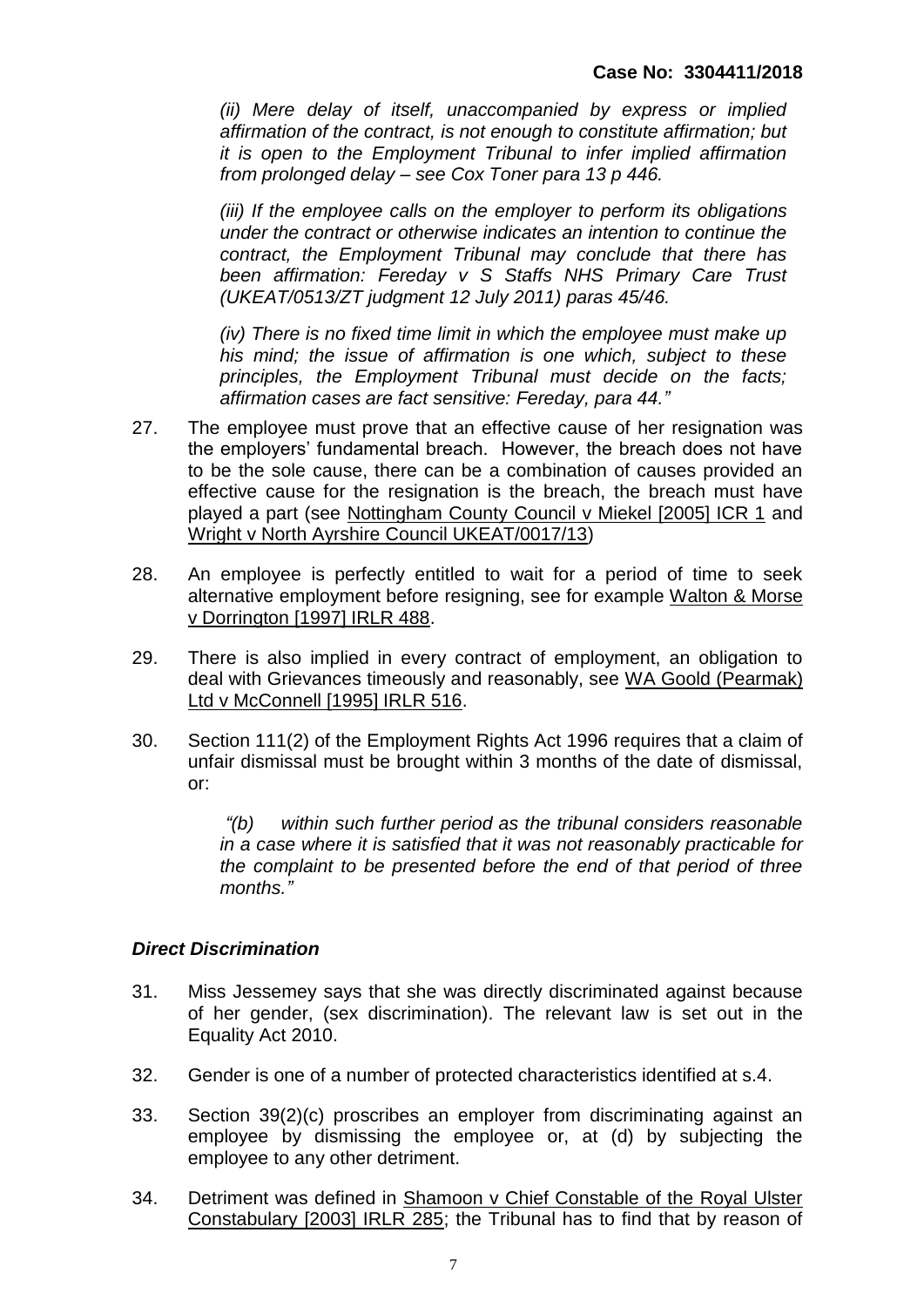the act or acts complained of, a reasonable worker would or might take the view that he or she had been disadvantaged in the circumstances in which he or she had thereafter to work.

35. Direct discrimination is defined at s.13(1):

*"A person (A) discriminates against another (B) if, because of a protected characteristic (A) treats (B) less favourably than (A) treats or would treat others".*

- 36. Section 23 provides that in making comparisons under section 13, there must be no material difference between the circumstances of the Claimant and the comparator. The comparator may be an actual person identified as being in the same circumstances as the claimant, but not having her protected characteristic, or it may be a hypothetical comparator, constructed by the Tribunal for the purpose of the comparison exercise. The employee must show that she has been treated less favourably than that real comparator was treated or than the hypothetical comparator would have been treated.
- 37. How does one determine whether any particular less favourable treatment was, "because of" a protected characteristic? There is no difference in meaning between the term, "because of" in section 13 and "on the grounds of", under the pre-Equality Act legislation, (see Onu v Akwiwu and Taiwo v Olaigbe [2014] IRLR 448 at paragraph 40).
- 38. The leading authority on when an act is because of a protected characteristic is Nagarajan v London Regional Transport [1999] IRLR 572. Was the reason the protected characteristic, or was it some other reason? One has to consider the mental processes of the alleged discriminator. Was there a subconscious motivation? Should one draw inferences that the alleged discriminator, whether he knew it or not, acted as he did, because of the protected characteristic? - (see paragraphs 13 and 17).
- 39. The protected characteristic does not have to be the only, nor even the main, reason for the treatment complained of, but it must be an effective cause. Lord Nicholls in Nagarajan referred to it being suffice if it was a, "significant influence":

*"Decisions are frequently reached for more than one reason. Discrimination may be on racial grounds even though it is not the sole ground for the decision. A variety of phrases, with different shades of meaning, have been used to explain how the legislation applies in such cases: discrimination requires that racial grounds were a cause, the activating cause, a substantial and effective cause, a substantial reason, an important factor. No one phrase is obviously preferable to all others, although in the application of this legislation legalistic phrases, as well as subtle distinctions, are better avoided so far as possible. If racial grounds or protected acts had a significant influence on the outcome, discrimination is made out."*

## *Harassment*

40. Harassment is defined at s.26: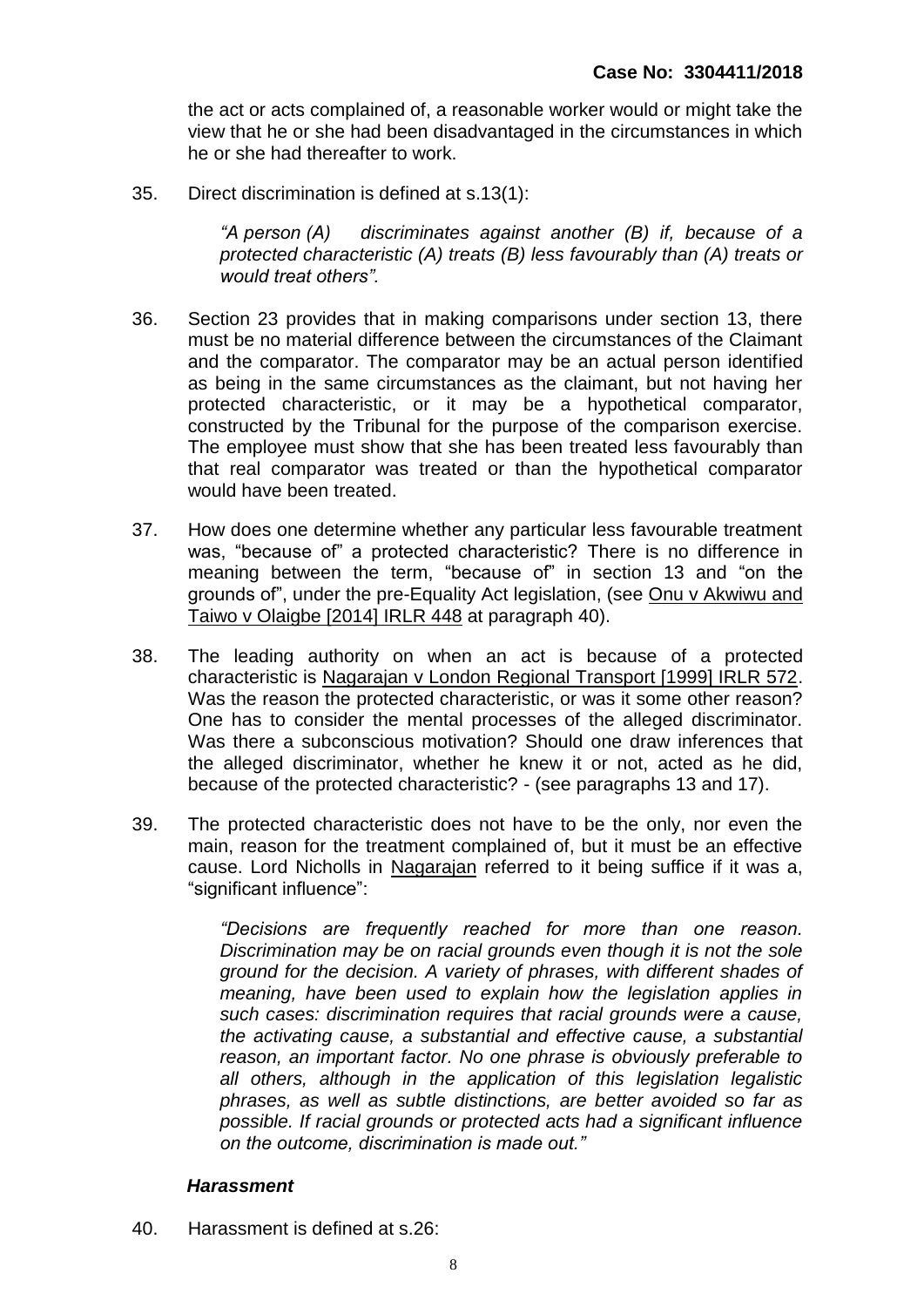*"(1) A person (A) harasses another (B) if—*

*(a) A engages in unwanted conduct related to a relevant protected characteristic, and*

- *(b) the conduct has the purpose or effect of—*
- *(i) violating B's dignity, or*

*(ii) creating an intimidating, hostile, degrading, humiliating or offensive environment for B…*

*(4) In deciding whether conduct has the effect referred to in subsection (1)(b), each of the following must be taken into account—*

- *(a) the perception of B;*
- *(b) the other circumstances of the case;*
- *(c) whether it is reasonable for the conduct to have that effect.*
- *(5) The relevant protected characteristics are—*
- *…*

*sex;..."*

We will refer to that henceforth as the proscribed environment.

- 41. The conduct complained of that is said to give rise to the proscribed environment must be related to the protected characteristic. That means the Tribunal must look at the context in which the conduct occurred. It also means that general bullying and harassment, in the colloquial sense, is not protected by the Equality Act; protection from such behaviour only arises if it is related in some way to the protected characteristic. See Warby v Wunda Group Plc UKEAT/0434/11/CEA.
- 42. The EAT gave some helpful guidance in the case of Richmond Pharmacology v Dhaliwal [2009] IRLR 336. It is a case relating to race discrimination, but his comments apply to cases of harassment in respect of any of the proscribed grounds.

*"We accept that not every racially slanted adverse comment or conduct may constitute the violation of a person's dignity. Dignity is not necessarily violated by things said or done which are trivial or transitory, particularly if it should have been clear that any offence was unintended. Whilst it is very important that employers, and tribunals, are sensitive to the hurt that can be caused by racially offensive comments or conduct (or indeed comments or conduct on other grounds covered by the cognate legislation to which we have referred). It is also important not to encourage a culture of hypersensitivity or the imposition of legal liability in respect of every unfortunate phrase."*

43. Those sentiments were reinforced by Sir Patrick Elias in Grant v Her Majesty's Land Registry [2011] EWCA Civ 769. Of the words, "intimidating, hostile, degrading, humiliating or offensive" he said that Employment Tribunals, "*should not cheapen"* the significance of those words, they are an important control to prevent trivial acts causing minor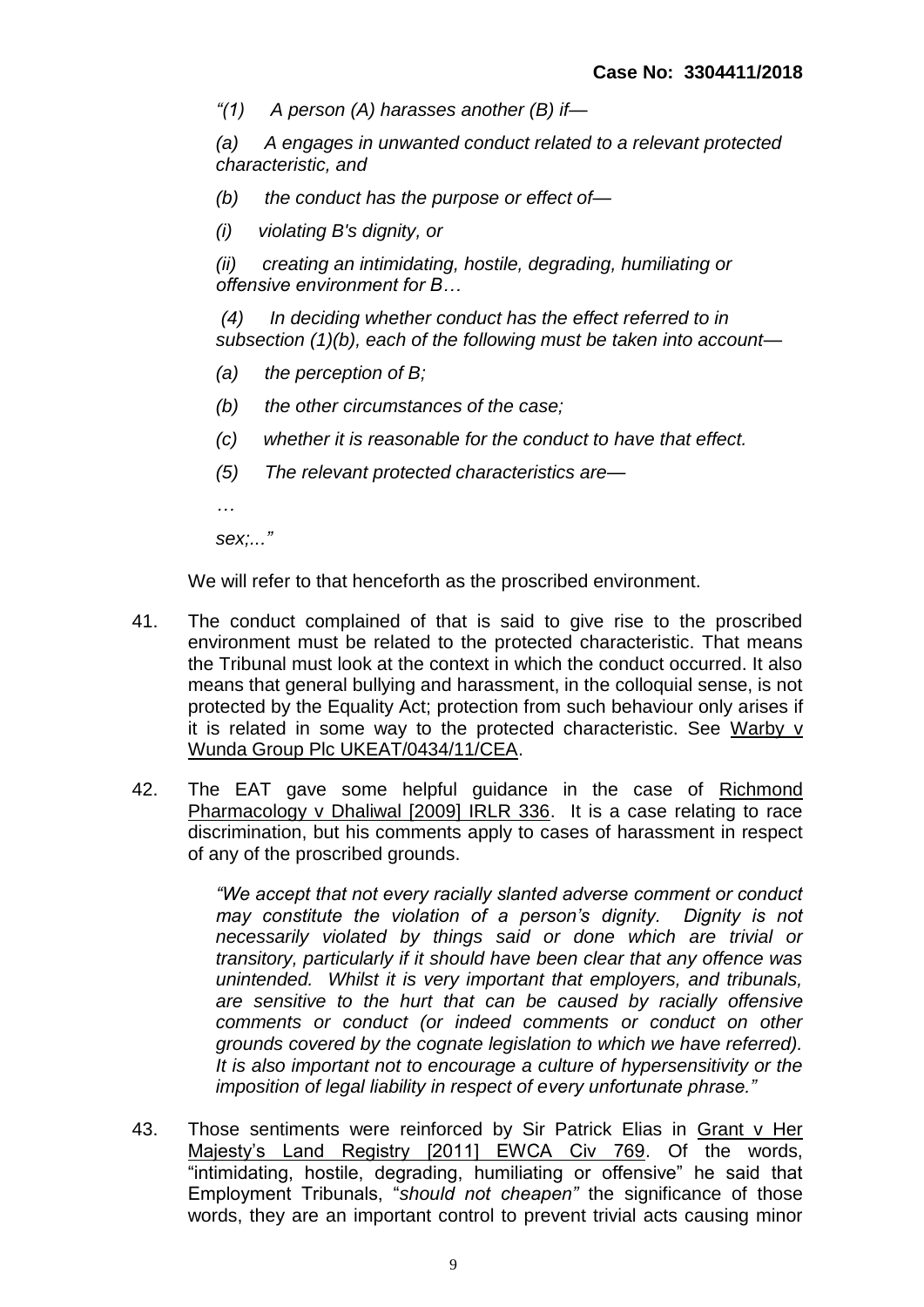upsets being caught up in the concept of harassment.

44. Section 212, the definitions section of the Equality Act, at subsection (1) provides that, "detriment" does not include conduct which amounts to harassment. This means that it is not possible to have the same conduct defined as direct discrimination and harassment. One might say that harassment has priority; if the conduct is harassment, it is not a detriment and not therefore direct discrimination.

#### *Employer's Liability for Acts of Employees and the Statutory Defence*

- 45. Section 109(1) provides that an employer is liable for acts of discrimination, harassment and victimisation carried out by its employees in the course of employment.
- 46. Employer's though do have a potential defence to an action seeking to hold them liable for acts of employees, that is that they took all reasonable steps to prevent the discrimination taking place, s.109(4).

#### *Burden of Proof*

- 47. Section 136 deals with the burden of proof:
	- *"(2) If there are facts from which the court could decide, in the absence of any other explanation, that a person (A) contravened the provision concerned, the court must hold that the contravention occurred.*
	- *(3) But subsection (2) does not apply if (A) shows that (A) did not contravene the provision.*
- 48. It is therefore for the Claimant to prove facts from which the tribunal could properly conclude, absent explanation from the Respondent, that there had been discrimination. If she does so, the burden of proof shifts to the Respondent to prove to the tribunal that in fact, there was no discrimination. The Appeal Courts guidance under the previous discrimination legislation continues to be applicable in the context of the wording as to the burden of proof that appears in the Equality Act 2010. That guidance was provided in Igen Limited v Wong and others [2005] IRLR 258, which sets out a series of steps that we have carefully observed in the consideration of this case.
- 49. This does not mean that we should only consider the Claimant's evidence at the first stage; Madarassy v Nomura International plc [2007] IRLR 246 CA is authority for the proposition that a Tribunal may consider all the evidence at the first stage in order to make findings of primary fact and assess whether there is a *prima facie* case; there is a difference between factual evidence and explanation.
- 50. Madarassy v Nomura International plc [2007] IRLR 246 CA also confirms that a mere difference in treatment is not enough, Mummery LJ stating:

*"The bare facts of a difference in status and a difference in treatment only indicate a possibility of discrimination, they are not, without more, sufficient material from which a tribunal "could conclude" that, on the*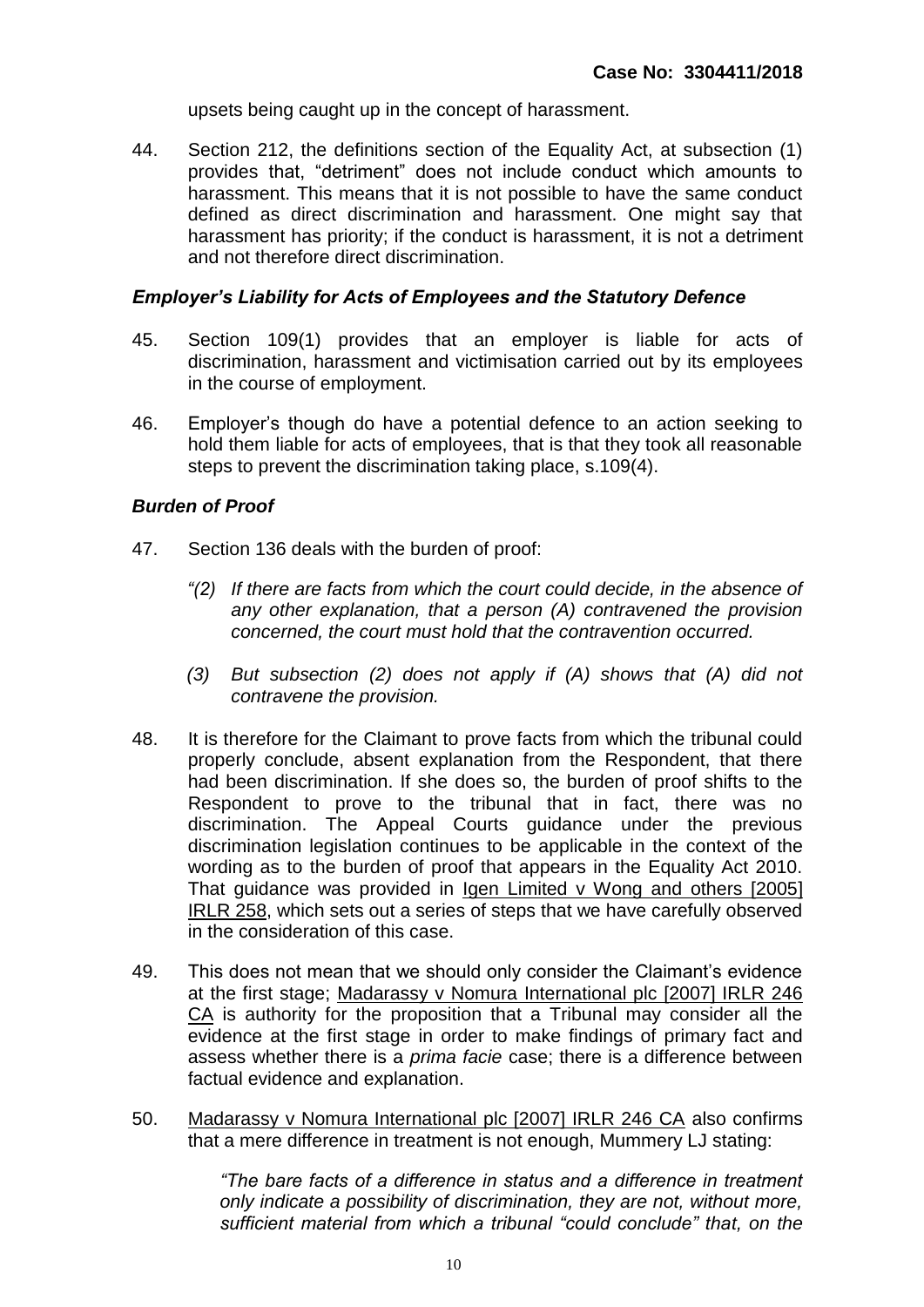*balance of probabilities, the respondent had committed an unlawful act of discrimination"*

- 51. In Denman v Commission for Equaltiy and Humand Rights and Others [2010] EWCA Civ 1279 Sedley LJ made the point though, that the something more which is needed need not be a great deal, it might for example be provided by a failure to respond to, or an evasive or untruthful answer to, a questionnaire or by the context in which the act has occurred. In other cases, that something more has been statistical evidence suggesting unconscious bias, inconsistent explanations or refusal to provide information.
- 52. Section 123 of the Equality Act requires that any complaint of discrimination within the Act must be brought within three months of the date of the act to which the complaint relates, or such other period as the Tribunal thinks just and equitable.
- 53. Section 123(3) provides that conduct extending over a period of time should be treated as having been done at the end of such period.

## *Part-time worker discrimination*

54. Regulation 5 of the Part-time Workers (Prevention of Less Favourable Treatment) Regulations 2000 provides:

> *"1) A part-time worker has the right not to be treated by his employer less favourably than the employer treats a comparable fulltime worker—*

*(a) as regards the terms of his contract; or*

*(b) by being subjected to any other detriment by any act, or deliberate failure to act, of his employer.*

*(2) The right conferred by paragraph (1) applies only if—*

*(a) the treatment is on the ground that the worker is a part-time worker, and*

*(b) the treatment is not justified on objective grounds.*

*(3) In determining whether a part-time worker has been treated less*  favourably than a comparable full-time worker the pro rata principle *shall be applied unless it is inappropriate.*

- *…"*
- 55. It is significant that regulation 5 (1) makes reference to, "a comparator"; a claimant must identify an actual comparator, someone in the same situation as her, but working full-time. There is no provision for a hypothetical comparator in the part-time worker legislation.

## *Unauthorised deduction from wages*

56. Section 13 of the ERA prohibits a deduction being made from a worker's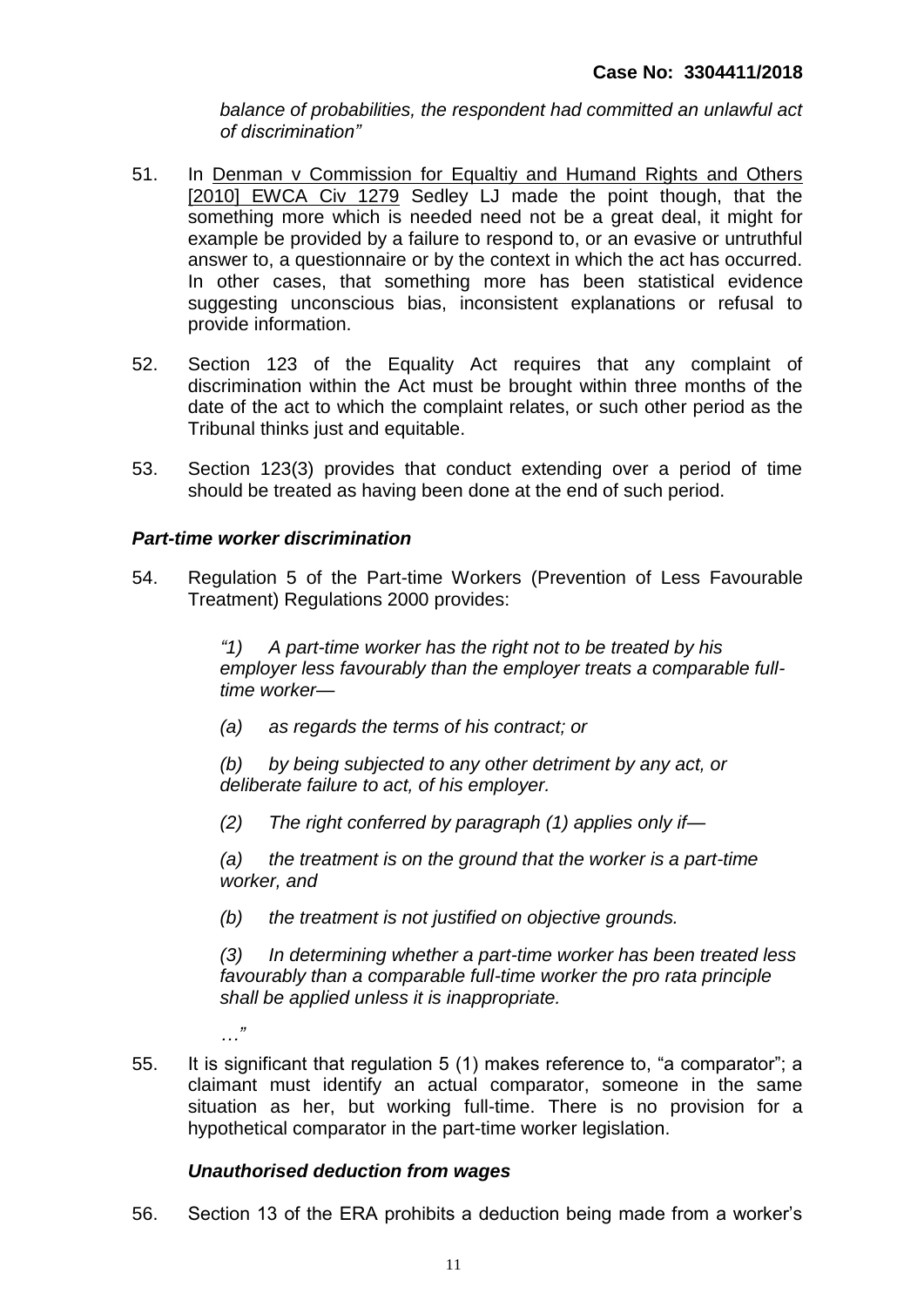wages that is not authorised in the contract of employment or authorised by the worker in writing in advance. Any claim in that respect must be brought within 3 months of the deduction, or the last deduction if there were a series of deductions.

#### **Credibility**

- 57. Before we come to our findings of fact, some comments about credibility. The events in this case took place a long time ago; 6-8 years ago. It is important that we keep that in mind. It is important that we have regard to the fact that people may not recall very clearly, if at all, or accurately, events which took place a long time ago. We hesitate before criticising somebody for any failings in their memory in that regard.
- 58. We need as always, but more so because of the time that has elapsed, to look to the documents for corroboration wherever that may be possible. In that regard, Miss Jessemey's allegations are set out in a long and detailed grievance letter of May 2014; that provides some corroboration to her account.
- 59. Miss Jessemey's allegations about Mr Tolmie's demeanour and the way that he spoke to her, are corroborated by an email from a Danni Smith, exhibit PJ12. That has to be treated with caution, it is hearsay evidence and Miss Danni Smith was not here to have what she wrote tested in cross examination under oath. But equally, we gave Miss Jessemey a stern perjury warning and yet notwithstanding that, she confirmed this was an email she had received from Danni Smith in 2015. It is a document the respondent has had for some time, certainly at least since the last hearing in August. It could have traced Miss Smith and if what was said was not true, or that Miss Smith had not sent such an email, it could have done serious damage to Miss Jessemey's credibility.
- 60. One of the allegations against Mr Tolmie was that he talked over Miss Jessemey. That is something which manifested itself when he was giving evidence.
- 61. Mr Tolmie's overly long, rambling answers were in our judgment, often evasive. We felt that he was deliberately trying to confuse or obfuscate.
- 62. It is right to say that correspondence in the bundle to which Miss Jessemey was taken with regard to her grievance, shows that the respondent was properly attempting to deal with her grievance raised in May 2014, but really, although that appears as the last issue as identified by Employment Judge Manley, if one looks at the ET1, Miss Jessemey's real focus is the lack of progress after she made an oral complaint about these matters in February 2014 to a Mr Lochrie and indeed, that is the focus in her witness statement.
- 63. What of another document in the bundle that the respondent took Miss Jessemey to, at page 158? That is an email written by Mr Tolmie to Human Resources in April 2013, in which he asks that arrangements be made to pay Miss Jessemey her 5 days holiday pay and querying whether she could be paid for a day which she had lost through no fault of her own.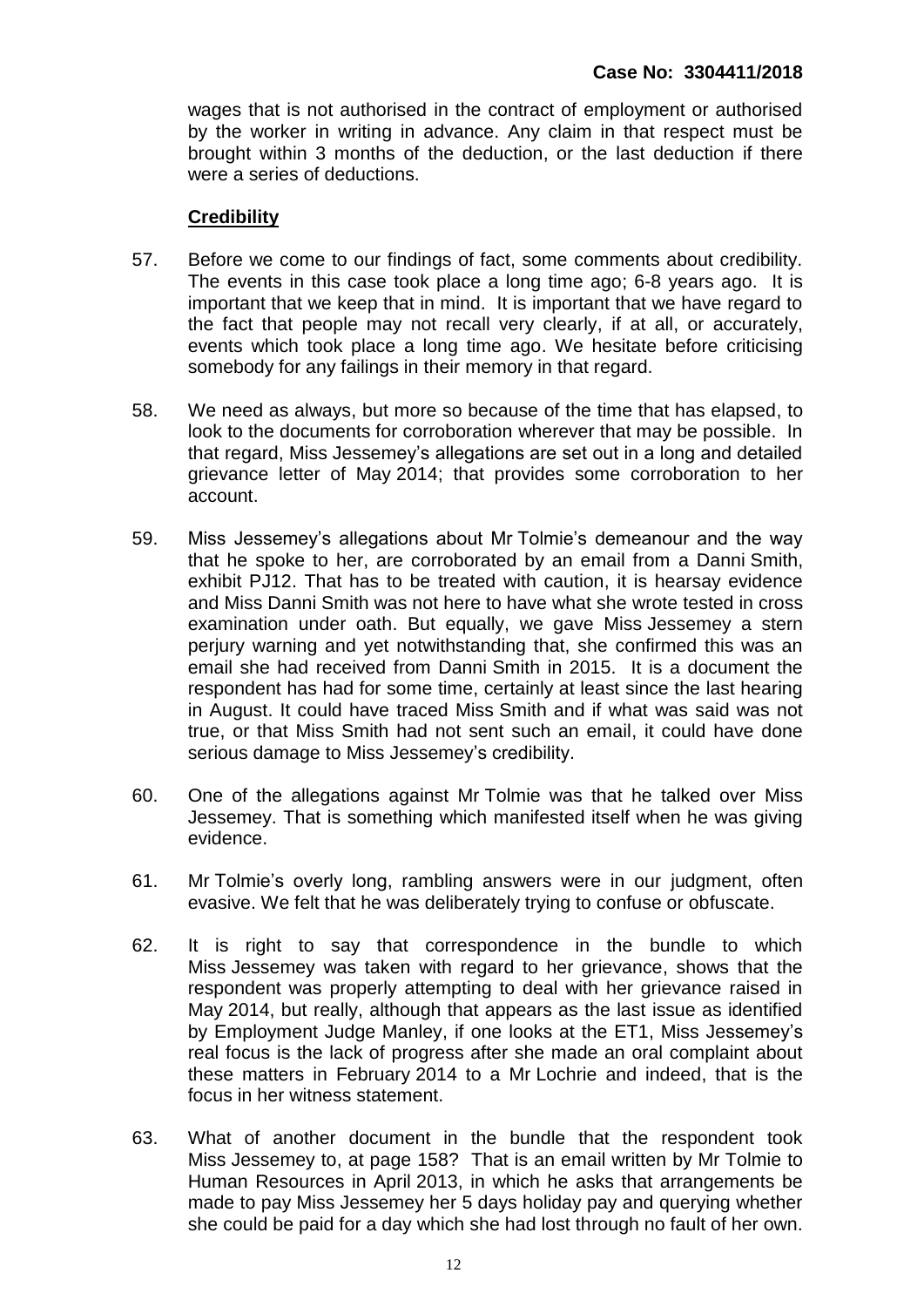The respondent points to this as evidence that Mr Tolmie was nice to Miss Jessemey and her assertions that he was not, lack credibility. However, the truth of the matter is that what he does in this email is no more than he has to do, or ought to do. He asked Human Resources to arrange for payment for 5 days accrued holiday pay arising out of Miss Jessemey's employment with the previous employer, before the TUPE Transfer.

64. Overall, we would have to say that we found Miss Jessemey a credible witness and that Mr Tolmie was not.

## **Findings of Fact**

- 65. The respondent is a privately owned security company. The nature of its business is neatly summarised at page 48 of the bundle; the respondent's TUPE Transfer pack, giving information to transferring employees about its business. It was established in America in 1919 and in 1930, moved its international headquarters to the United Kingdom. Its service portfolios were expanded to include retail security and customer service activities. It says that it is recognised as one of the most experienced retail specialists in the world, with offices throughout the UK, Europe and South Africa, and affiliates in the USA and the Far East.
- 66. Mrs Barnett tells us that in the UK, the respondent has 1200 employees. In the East of England, Mr Tolmie told us that he managed about 100 people as at the end of Miss Jessemey's employment.
- 67. Miss Jessemey had been employed by a company called Stealth as a store detective, contracted to provide the services of store detective to a national retailer called Superdrug, from 5 December 2011. She Lives in Colchester.
- 68. Miss Jessemey's contract of employment is at page 36:
	- a) Clause 3.3 says she has no permanent place of work and could be required to work at a number of sites in accordance with the demands of the business.
	- b) Clause 3.4 provides that she may be required to work at specific locations, but that wherever possible the employer will try to ensure that her work is within a reasonable travelling distance of her home.
	- c) Clause 4.1 states that her rate of pay is £7 per hour.
	- d) Clause 4.4 states that her hours of work are 24 hours per week.
	- e) Clause 6.7 deals with part time employees and holiday pay.
	- f) Clause 6.10 makes it clear that holiday pay may not be carried over.
	- g) Clause 13 deals with probationary periods. We note there is no reference at clause 13 to any increase in pay at the end of the probationary period, or there being a reduced rate of pay during the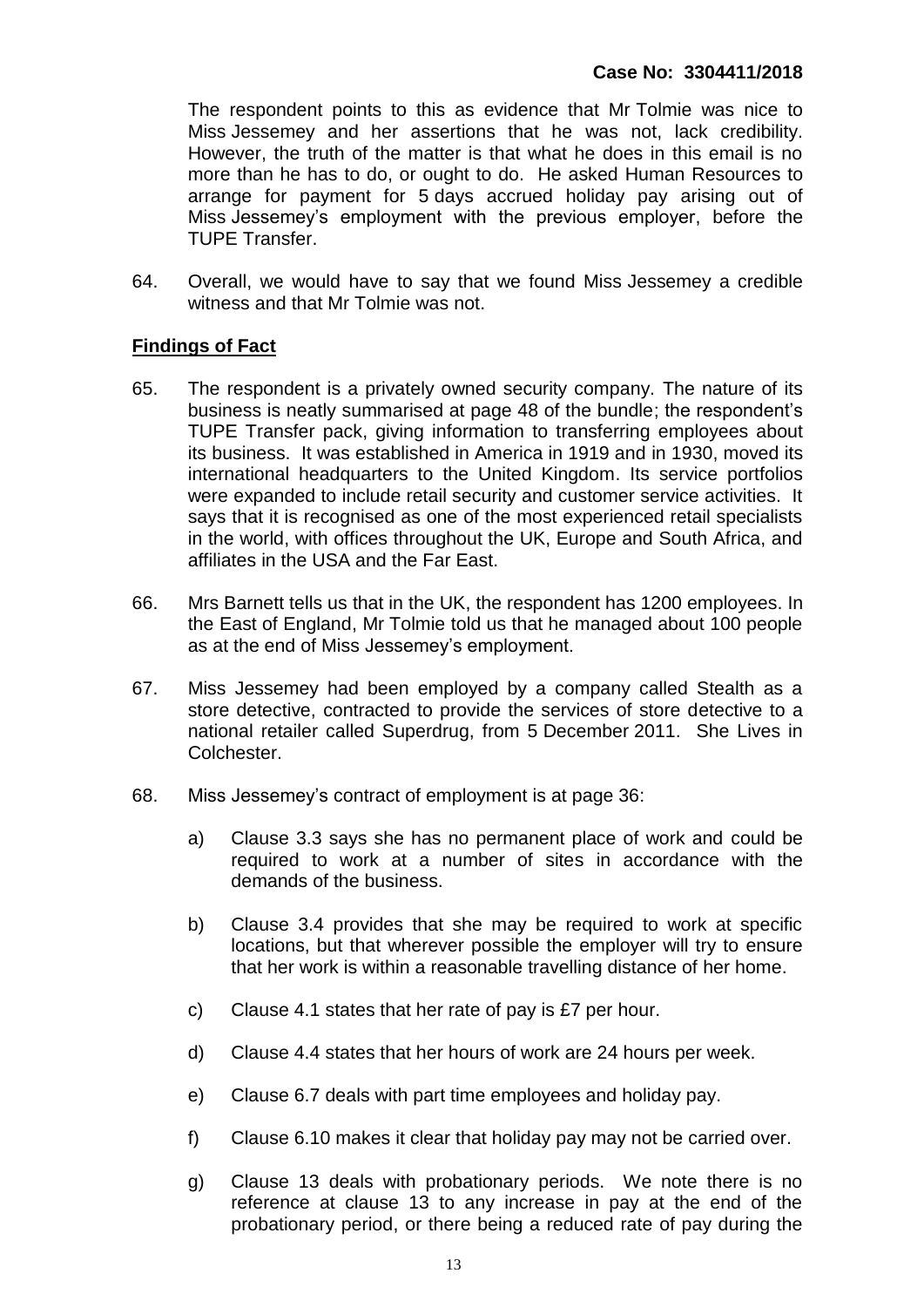probationary period.

- 69. The hours of work were amended to 16 hours per week by letter dated 23 April 2012, at page 43.
- 70. During the course of her employment with Stealth, it was agreed that if Miss Jessemey was working in stores located in Ipswich or Clacton, (she also worked in Colchester) she would be compensated for the extra travelling by being permitted to include 1 hour of travel on her timesheet, for which she would be paid. Thus, she would work a 7 hour shift instead of an 8 hour shift but be paid for 8 hours of work.
- 71. This is evidenced by Miss Jessemey's timesheets, one of which is at PJ25. We understand she has many others which she proffered to the respondent's to see, an offer on which they did not take her up. What Miss Jessemey says was on her timesheets was not disputed or challenged.
- 72. The respondent company won the contract for Superdrug from Stealth. Staff were told of this in a letter of 6 July 2012, (page 44). The transfer took place on 3 September 2012.
- 73. Before the transfer, Miss Jessemey had a consultation meeting with a Mr Simpson. Notes of this are page 83. Notable here is that a handwritten note is made of the store at which the person consulted works and their working hours. For Ms Jessemey, the note refers to working at Colchester, 1000-1800 hours, 8 hours of work. Work at Clacton interestingly is recorded as 1030-1730 hours, which is 7 hours of work. Then, apparently in different ink and perhaps even different handwriting, it reads:

"Ipswich pay half travel on occasions."

- 74. Miss Jessemey says that with regard to that last entry, she did not know where that came from and she says it is not correct. She points out that there is a difference in ink. She thinks it may have been added afterwards. We have already seen from the timesheets that the arrangement was that she was paid 1 hour for travel to either Clacton or Ipswich and that is not recorded here. She has signed the note, (page 84).
- 75. There is a copy of the TUPE welcome pack in the bundle starting at page 45. It includes the respondent's various policies. Miss Jessemey says that she does not think that she received this. Mrs Barnett in submissions, suggested that this was not credible. Suffice to say that Miss Jessemey was hesitant about saying she had not received it, saying that she did not think she had and that it would not make sense for her to have done so because later, she sought a copy of the grievance policy to help her raise her grievance. We were not taken to any signed receipt for it. It does not greatly matter, one way or the other.
- 76. Miss Jessemey's unchallenged evidence was that on 5 September 2012, she telephoned a team leader with the respondent called Mohamed Hajinur, to enquire what she was to do about her travel time. He told her that she could continue claiming for 1 hour for working in Ipswich and Clacton and to book in when she started travelling. Mr Tolmie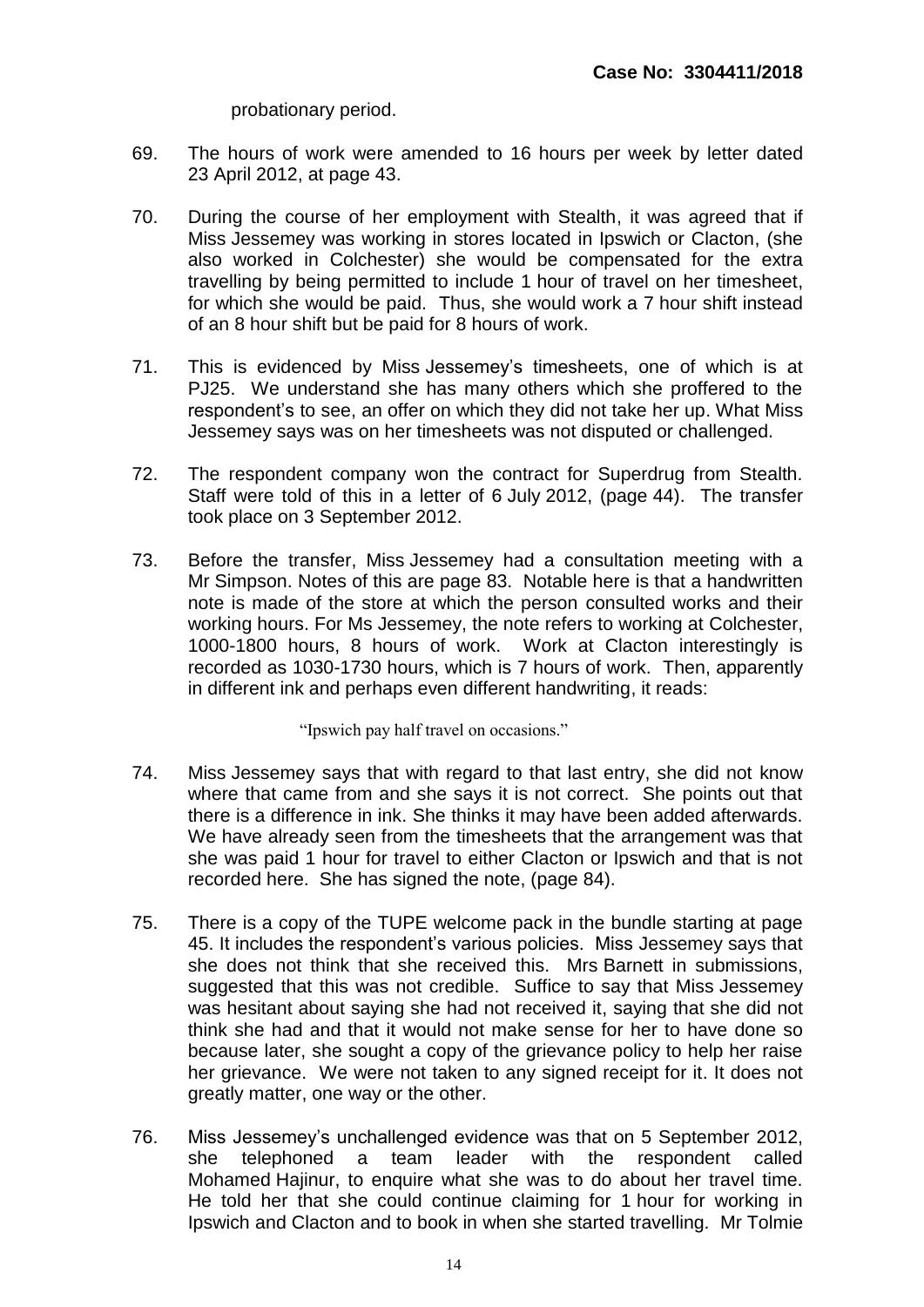said in evidence that there was no such person with the respondent. However, the respondent has had Miss Jessemey's witness statement since August 2019 and if that was the case, we are sure they would have checked whether there was such a person, sought to interview him and would have provided evidence that there was no such person in their employ, if that was the case.

- 77. On 9 November 2012, Miss Jessemey had a meeting with Mr Tolmie. The document relating to this is at PJ21 and at page 106. Mr Tolmie told Miss Jessemey that he would not pay her travel time, he accused her of fraud and threatened her with the Police. In response to her protests that this what she had previously been permitted to do so, he told her that she was working under a new contract. When Miss Jessemey indicated that she would raise the matter with Human Resources, he said that they would involve the Police and she would lose her job. Thereafter, Miss Jessemey did not claim for her one hour travel time and worked a full 8 hour shift at Clacton and Ipswich.
- 78. Miss Jessemey says that she also asked at this meeting, if she could have a pay rise, saying she had been on probation at Stealth at £7 per hour which should have gone up to £8, but that Stealth would not do that because of the pending transfer of the business. Mr Tolmie told her that she could not have a pay rise and be paid £8 per hour, as were her colleagues, because she worked part time.
- 79. On 10 January 2013, Miss Jessemey was assaulted at work. Mr Tolmie made a public comment along the lines of "Another female officer was assaulted recently". Miss Jessemey says and we accept, that Mr Tolmie was disdainful when saying this, as if her gender was therefore significant. Mr Tolmie asked Miss Jessemey if a male guard would be better suited to the store in question.
- 80. On 18 January 2013, having spoken to her Trade Union, Miss Jessemey spoke again to Mr Tolmie about her hours travelling. He repeated to her that this was a new contract. She again asked for £8 per hour and was told that she could not have a pay rise because she was part-time.
- 81. In January 2013, Miss Jessemey reported to Mr Tolmie that an assistant store manager at one of her stores had complained to her that a male colleague had made improper advances to young female staff, had pestered them on Facebook and was leaving early, but claiming for the full shift. Miss Jessemey says that Mr Tolmie did nothing about this. Mr Tolmie says he investigated and the client's staff did not substantiate the allegations. He says he would not have told Miss Jessemey about any action he was taking, which in our view would have been the correct approach. It is the sort of issue that perhaps one might have expected to see documents about, but for the passage of time. Miss Jessemey says that Mr Tolmie told her these matters were not of her concern, that it was up to the client to raise these things with him and that he would not be taking any action. Miss Jessemey says she passed that on to the client and that the assistant manager concerned confirmed that she had spoken to Mr Tolmie but he would not listen to her and that he talked over her.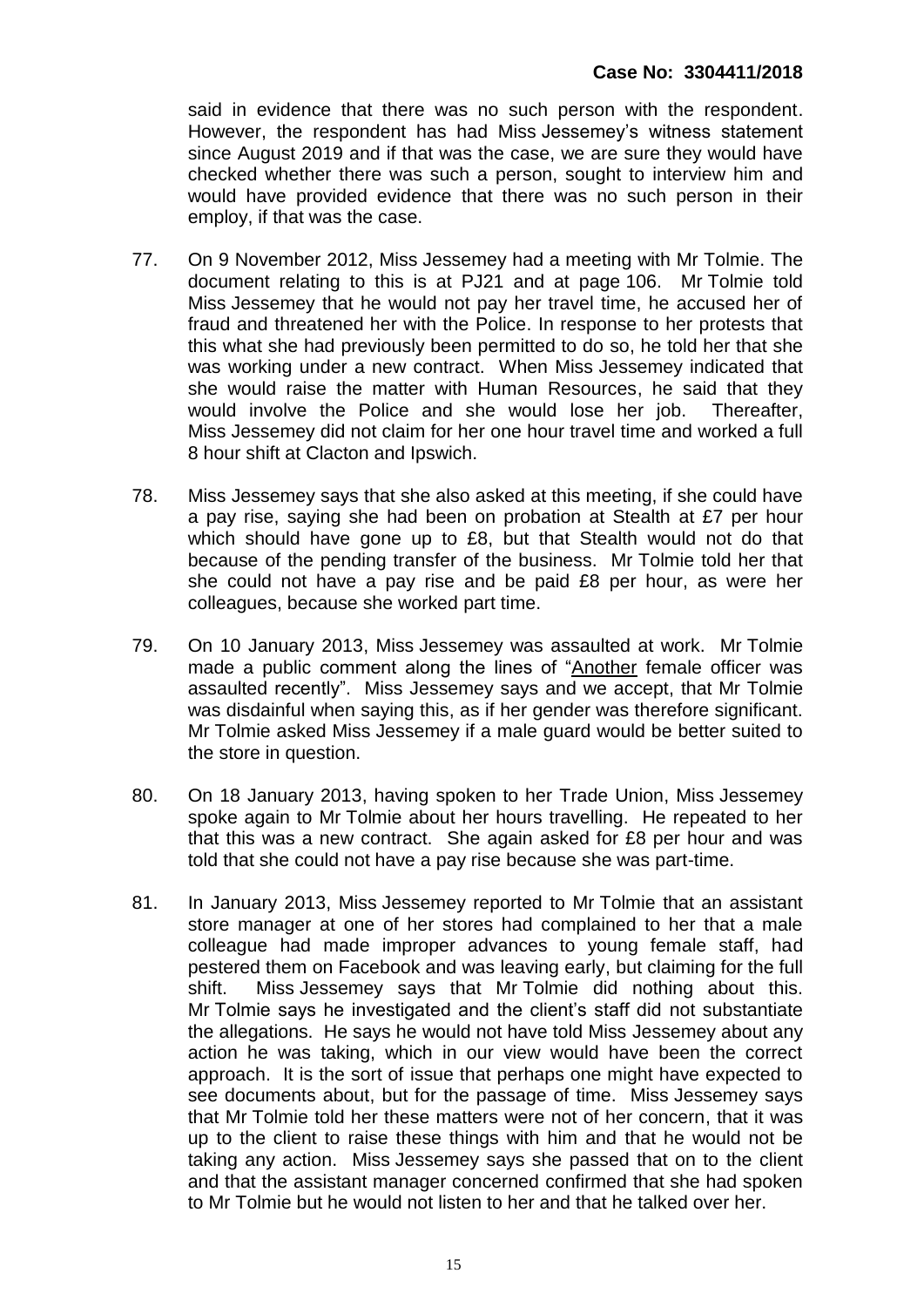- 82. On 14 February 2013, Miss Jessemey spent a day training a recruit.
- 83. On 20 February 2013, Miss Jessemey made enquiries about what leave she had remaining. Mr Tolmie told her she had a few days left but that she had to take the money instead, because she was part-time. He said that she should arrange her days of work so that she had time off in between.
- 84. In March 2013, the store manager at Colchester, someone called Kat, told Miss Jessemey that she found Mr Tolmie did not listen to her and talked over her.
- 85. On 30 April 2013, Mr Tolmie emailed Human Resources regarding holiday, that is the document at page 158 we referred to above.
- 86. Later, Miss Jessemey sought leave for 21 September 2013, the day of her brother's wedding. Mr Tolmie told her that she could not have that day off because she was part time, but that she should re-arrange her shifts so that she was free that day. He told her that she would be paid for her years' holiday in her March 2014 wages. We have not been taken to any holiday pay records of the respondent. If what Miss Jessemey says is true, such records would show that she had taken no holiday at all during 2013-2014. We have noticed at page 76 the respondents leave record, which does indeed suggest that no leave had been taken. Miss Jessemey's case is corroborated by the fact that the documents in the bundle show that she booked leave whilst she was working with Stealth, (pages 95 and 97) and yet did not book holiday during the 20 months or so she was working with the respondent.
- 87. On 27 September 2013, Miss Jessemey was absent from work with a stress related stomach upset. She was similarly absent from work on 8 November, 15 November and 18 December 2013.
- 88. On 27 December 2013, Miss Jessemey was threatened with a screwdriver whilst arresting someone. She raised with Mr Tolmie that she had only attempted to arrest that person who she had anticipated was likely to be violent, (rather than seek to deter that person in the first place) because he was placing pressure on her to make arrests. Mr Tolmie blamed the client, who he said was pressing for more arrests. He asked her whether a male guard would be better suited to the store.
- 89. On 28 December 2013, Miss Jessemey called in to say that she was not well after the incident the previous day, (having not slept) and that she would not be in. She received a text from Mr Tolmie that she could not carry her hours over to the next week and in subsequent discussion, suggested that a male guard would be more suitable for the premises at which she worked.
- 90. For the month of January 2014, Miss Jessemey was allocated the equivalent of 12 hours a week.
- 91. On 3 February 2014 the company trainer, Mr Lochrie, met with Miss Jessemey to discuss her concerns. He had heard that she had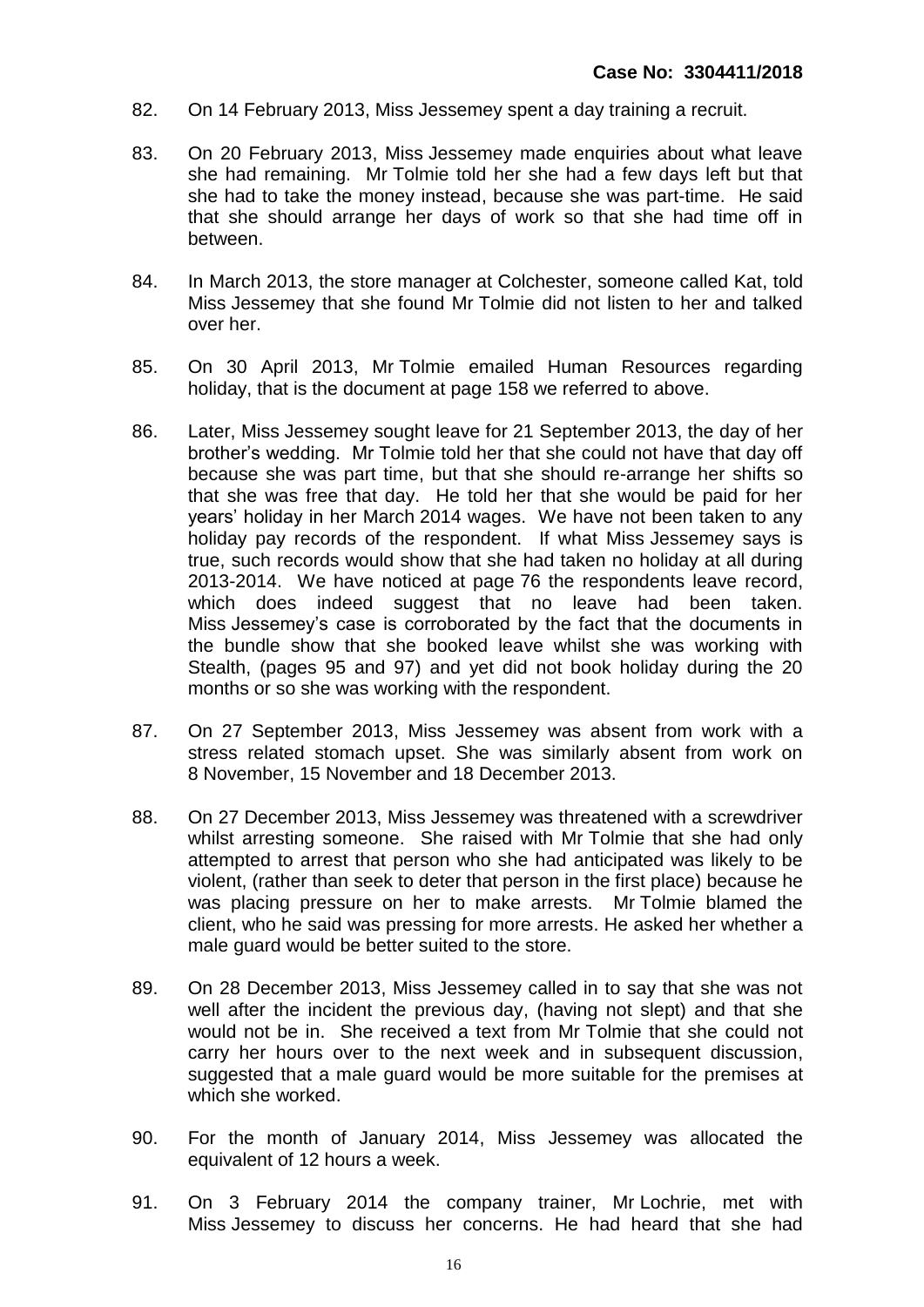issues from a work colleague. She explained to him that she felt that Mr Tolmie had a problem with women, that he called her "honey", that he always made reference to gender when there was an incident, that he would talk over her, he would not give her a pay rise and had not allowed her to take any holiday during the year. Miss Jessemey was assured that these matters would be investigated by a Mr Cockerill.

- 92. On 8 February 2014, Mr Lochrie sent a text to Miss Jessemey asking if Mr Tolmie had been better with her? She replied that she had not heard from him.
- 93. On 15 February 2014, Mr Lochrie visited Miss Jessemey and assured her that everything with regard to her concerns was in hand.
- 94. On 13 March 2014, Mr Tolmie attended Miss Jessemey's place of work to carry out a performance review. He discussed with her, her ambitions. He made a comment to her that it was a good job she had not said she wanted to be a manager, as she did not have the relevant skill set. Miss Jessemey said that she was interested in becoming a trainer. Mr Tolmie replied with a negative demeanour, that was ambitious. He told her that she would be no good at training. He told her that she was not worth the expense, in the context of a discussion about further training on CCTV and first aid. Miss Jessemey had previously refused to cover a store at Braintree and Mr Tolmie suggested that this showed a lack of commitment on her part. He cut her off when she tried to explain the financial implications of working in Braintree. Miss Jessemey tried to discuss holiday, Mr Tolmie spoke over her, saying that people had not been putting in requests in time and told her that the best way to take holiday, was in effect, to bookend a 2-week period with her shifts at the beginning and the end. Miss Jessemey says that Mr Tolmie accused her of having been late that day, which she had not, that was a lie. She says that in response, Mr Tolmie laughed at her, she tried to explain that she sometimes had an upset tummy through stress and that again, Mr Tolmie laughed at her. At page 128/9 is the respondent's written record of the discussion, which includes:

"Peta has had a productive year with good reports from stores. Her area is difficult due to the lack of hours and store locations but managers happy with her. Has potential to develop as a trainer when her personal circumstances allow."

- 95. It is fair to say that is not consistent with Miss Jessemey's version of events and she has signed the document but on balance, we accept that her account is broadly accurate.
- 96. Frustrated at the lack of apparent progress following her complaint to Mr Lochrie and that her April pay had not included her anticipated accrued but untaken holiday pay, Miss Jessemey raised a formal grievance on 14 May 2014, which is copied at page 134. Miss Jessemey, amongst other things, raised the following matters:
	- a) That she had not been allowed to take annual leave for over 19 months;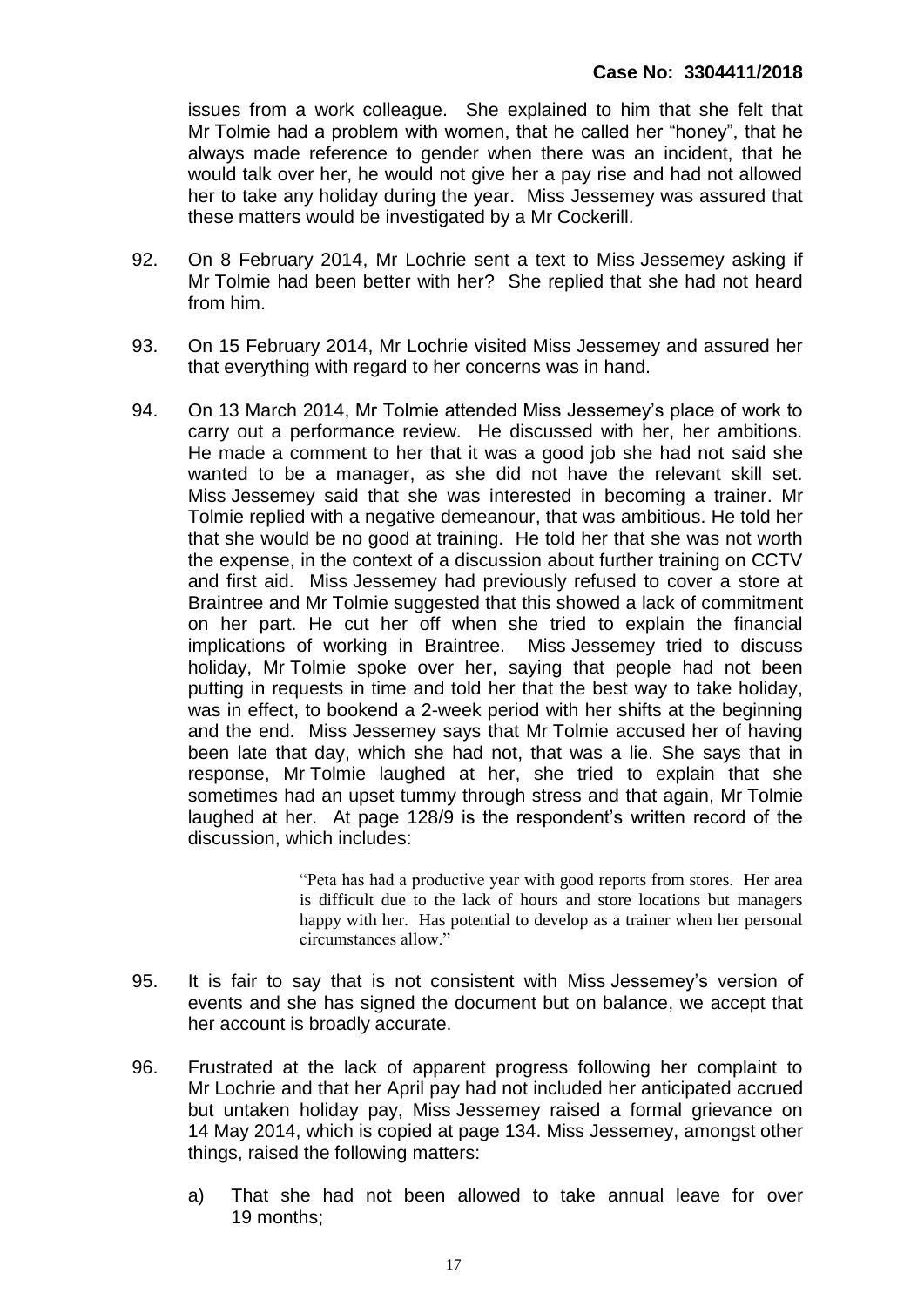- b) That Mr Tolmie regularly called her "Honey";
- c) That he made a distinction between male and female security officers, with negative connotations as if female officers are somehow inferior and less capable;
- d) He makes references to other female officers being assaulted;
- e) That he hectored her into making arrests when it would be safer to put people off, in other words deter;
- f) That she had previously been paid 1 hours travel and that Mr Tolmie had put an end to that;
- g) That when she had raised that under TUPE her terms and conditions should not have been changed, he had replied "It's a new contract";
- h) That she had been threatened with the Police if she wished to take to HR her complaint about the lack of travel time payment;
- i) That she had been told that she wasn't worth much to him and so would not be getting an increase in pay;
- j) He told her that she would only be paid for 1 hour's extra work for every arrest made late in a shift, regardless of how long it took her to follow through the post arrest process;
- k) That she had approached him about the behaviour of a colleague as reported to her by a store manager, in response he had seemed angry and disinterested;
- l) Also, that the same store manager had reported back to her that Mr Tolmie would not listen to her;
- m) She set out her complaint about not being able to take leave for her brother's wedding, being told that she could not take holiday because she was a part time worker and that she would get paid for her holiday in the March 2014 wages, but was not;
- n) She complained that in January 2014 she had only been given 6 shifts, at a total of 48 hours, equating to 12 hours a week;
- o) She referred to the performance review: that Mr Tolmie had said to her, "It was a good job she didn't want to be a manager because she did not have the relevant skills", that he had told her she would not be any good at training and that he would not bother wasting his money with her on CCTV or First Aid training;
- p) Finally, she complained Mr Tolmie had repeatedly told her that she was not allowed to take holiday, because she was part-time.
- 97. On 15 May 2014, Miss Jessemey attended work to find that her shift had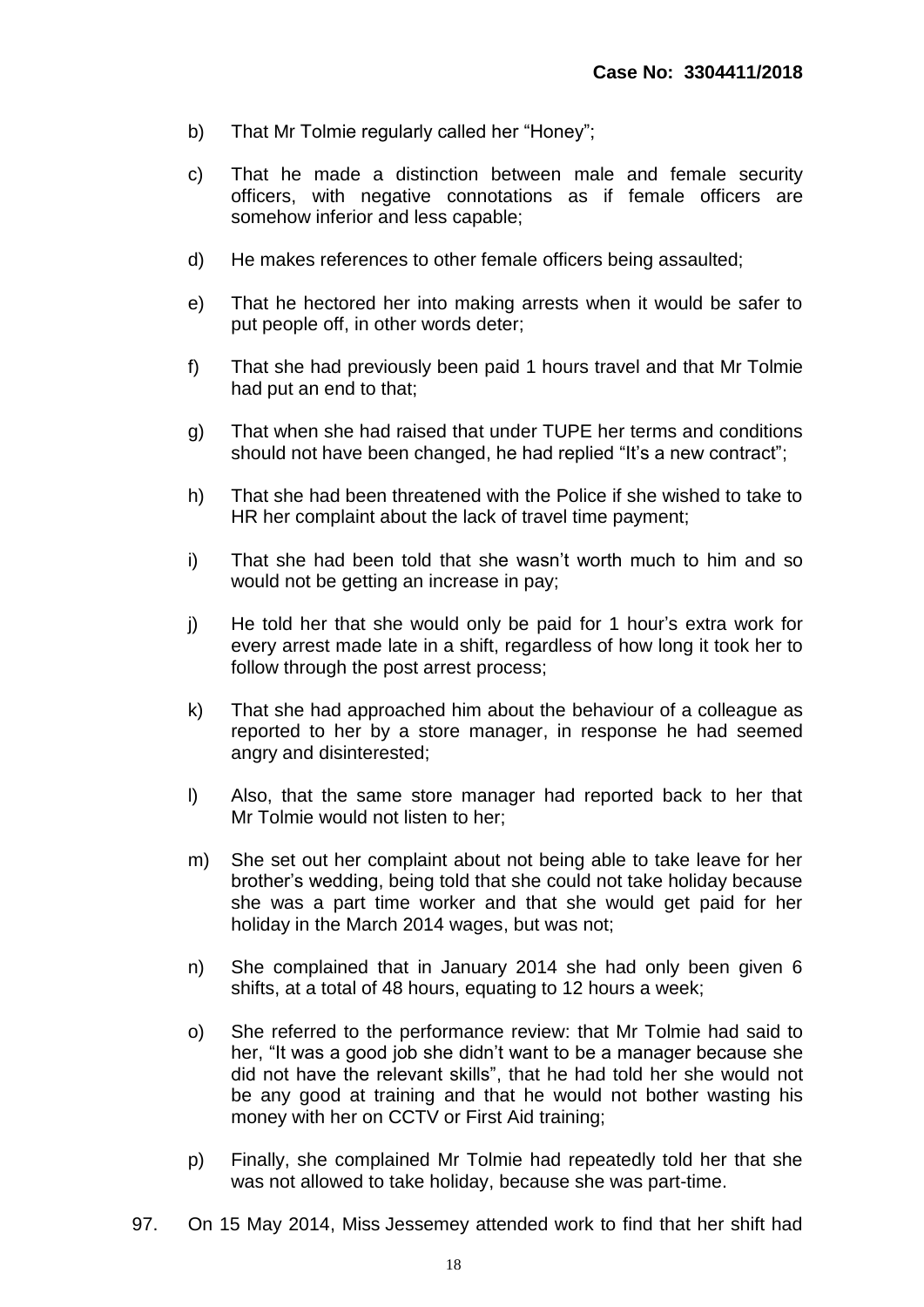been changed without her having been informed. She remained in store and worked. She informed Mr Tolmie. He accused her of not checking shifts. He told her to book in the next day as if she was working, when in fact she was not due to work, as it was too much work for him to change the shift. The respondent's control confirmed to Miss Jessemey that Mr Tolmie should have informed her by text of the shift change, which he had not done, and that she should not do as he suggested, They said to her there would have been no difficulty in Mr Tolmie simply changing the rota to show her has having worked on the day she in fact worked.

- 98. On 6 June 2014, Miss Jessemey was assaulted again at work. This resulted in her finishing work very late, attending the police station the following morning and therefore being late to start her shift. Mr Tolmie was angry with her for being late. Miss Jessemey was not paid in full for her late hours and her time at the police station. She worked 3 hours overtime and was only paid for 1 hour, (she would not know that until the end of June, so that in itself could not have been a reason for her subsequent resignation).
- 99. On 10 June 2014, a store manager at Ipswich told Miss Jessemey that Mr Tolmie had tried to persuade him that his store would be better off with a uniformed male guard rather than Miss Jessemey. At about the same time, Miss Danni Smith, Assistant Manager of the Colchester store, told Miss Jessemey that Mr Tolmie had tried to persuade her that she would be better off with someone other than Miss Jessemey. These incidents confirmed to Miss Jessemey her fears that putting in her grievance would result in adverse treatment by Mr Tolmie. She therefore resigned by letter dated 12 June 2014, which is copied at page 150.
- 100. In this letter, she writes that the reasons for her resignation are set out in her grievance. She goes onto say that she had been informed by clients that Mr Tolmie had been visiting stores without listing his attendance by signing in and out, so that his attendance could not be traced. He had endeavoured during these visists to convince the staff in those stores that they would be better off without her. She explained in her final paragraph that she had been offered the opportunity to work elsewhere for more money and more hours and she had decided to take that opportunity. She explained that she would be using up her accrued holiday, so that she did not have to remain working with Mr Tolmie any longer.
- 101. We accept Miss Jessemey's evidence that she took the decision to resign because of the matters that we have highlighted. We accept that she went to one job interview, she was offered the job and took it. We accept that she loved her job with the respondent as a store detective at Superdrug and that she would not have resigned otherwise.
- 102. We note that on 19 June 2014, (page 152) the respondent wrote to double check that Miss Jessemey had not resigned in haste. It raised the matter of the pending grievance and invited her to a hearing in that respect on 30 June, but said that if it did not hear from her by a particular date, it would assume that she no longer wished to continue with the grievance.
- 103. Miss Jessemey replied on 27 June (page 153) stating that the respondent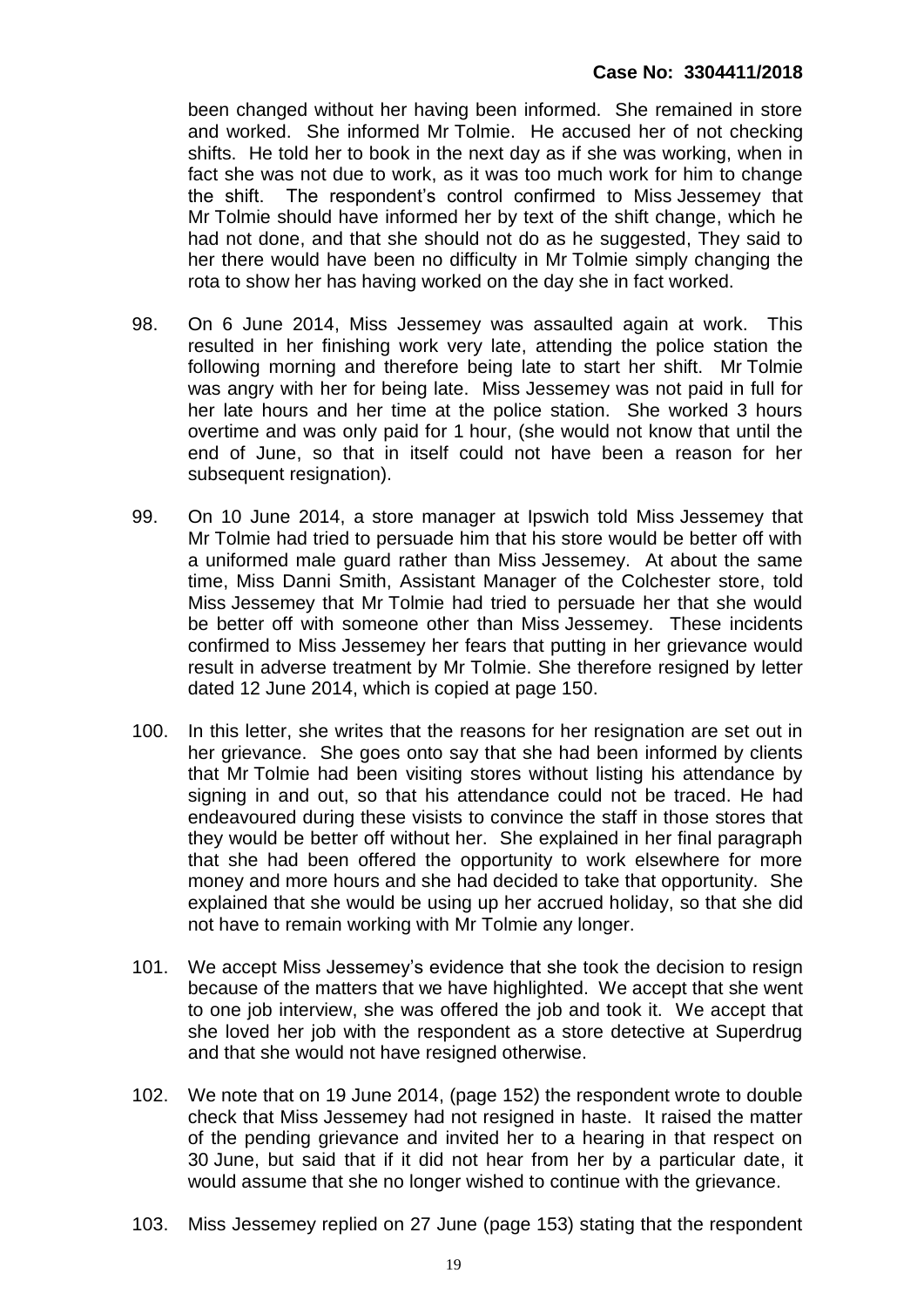had informed her that it regarded her resignation as a withdrawal of her grievance, (that is a mis-reading of the respondent's letter) and she wrote that she would not be attending the grievance hearing.

104. The respondent replied (page 154) on 1 July to point out that she had misread or mis-understood their earlier letter and that they would only regard the grievance as not pursued if she did not attend the grievance hearing.

#### **Conclusions**

- 105. The first question is, have the allegations been made out? We consider each of them in turn.
	- a) Mr Tolmie was in the habit of addressing women and Miss Jessemey in particular as "Honey".
	- b) Mr Tolmie did talk over Miss Jessemey when she was trying to talk to him about matters of concern, such as her rate of pay, her holiday, payment for her travel, where she was to work and whether in certain circumstances, it was better to arrest or deter.
	- c) Mr Tolmie did react to Miss Jessemey being assaulted at work with questions about whether she should be replaced with a male security guard.
	- d) We accept that it would not be accurate to say that Mr Tolmie did not take action with regard to the male colleague about whom Miss Jessemey had reported concerns expressed by a store manager. He spoke to the store manager concerned. Miss Jessemey herself acknowledges that. It is not surprising that documentation is not available, given that the incident was 6 years ago, 5 years before the case was revived. It is a fair point the respondent makes that it would not have reported to Miss Jessemey, any action it might or might not have taken.
	- e) Mr Tolmie did tell Miss Jessemey that she could not be paid £8 per hour because she was part time.
	- f) Mr Tolmie did refuse Miss Jessemey's request for leave in order to attend her brother's wedding and he did tell her to swap her shifts so that she would not be scheduled to work on the date of the wedding.
	- g) Miss Jessemey's hours were reduced to 12 hours a week in January 2014.
	- h) Mr Tolmie did remark on 13 March 2014 that Miss Jessemey lacked the relevant skills required for a managerial position. He also told her that she was not any good at training. He was dismissive of her, telling her that she was not worth the expense involved in training her for CCTV Operation or First Aid.
	- i) The respondent did not progress the complaint Miss Jessemey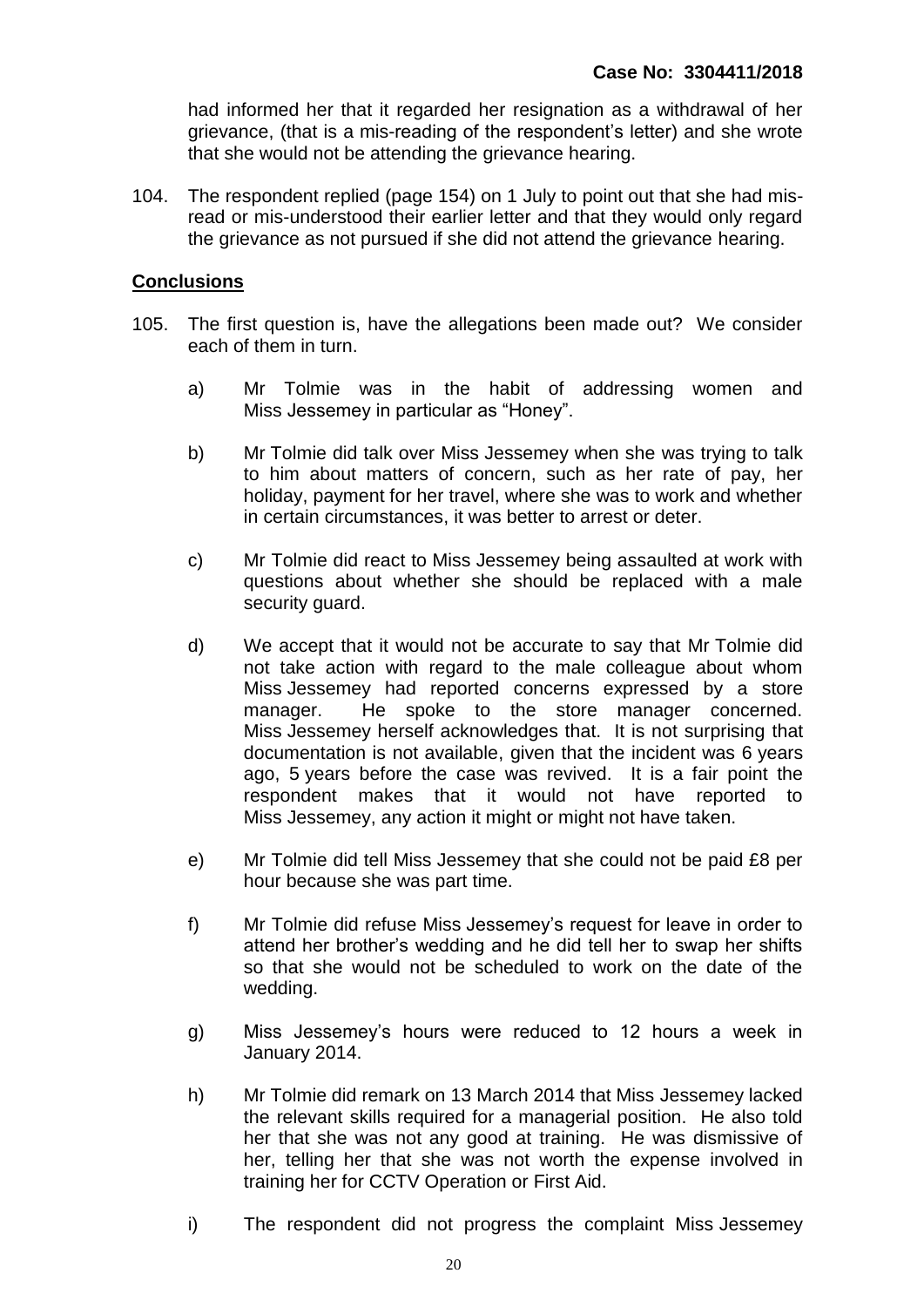made to Mr Lochrie in February 2014. When one reads her claim form carefully, this was really the focus of her complaint, rather than any failure to progress her later written grievance.

- j) Miss Jessemey was not paid for the additional hours that she worked after carrying out an arrest on 6 June 2014.
- k) In June 2014 Mr Tolmie went to the store managers that Miss Jessemey served and attempted to persuade them that they ought to do without her and have a male security guard instead. Although in her claim form she said that this was in, "late June 2014" from her evidence it is clear that this happened before she resigned: there would have been no need for Mr Tolmie to persuade store managers to do without Miss Jessemey if she had already resigned.
- 106. Having regard to Miss Jessemey's pleaded claim overall, Mr Tolmie's behaviour towards her could accurately be described as bullying and belittling.

## *The claim of constructive dismissal*

- 107. These allegations together amount to a breach of the implied term requiring an employer not to act in a way that would undermine mutual trust and confidence. The respondent did not have reasonable and proper cause for its actions.
- 108. Reducing Miss Jessemey's hours to 12 per week in January 2014 was itself a free-standing breach of contract and not one that she had accepted, for it was part of her complaint to Mr Lochrie.
- 109. We accept that Miss Jessemey resigned because of these matters. The last straw was Mr Tolmie trying to persuade store managers to do without her, endorsing her concerns that by raising her grievance, "raising her head above the parapet" as she put it, life would be made unpleasant for her at the respondent. That was itself a breach of the mutual trust and confidence implied term. She was entitled to find alternative work to go to before resigning, she did so very quickly. She did not affirm the contract and she resigned because of the breach. Therefore, Miss Jessemey's claim of unfair dismissal succeeds.

## *Less favourable treatment because of part-time status*

110. The difficulty here is that Miss Jessemey has to name a person, a coworker doing the same job that she was doing, also TUPE transferred across at £7 per hour, but working full time, who was subsequently paid £8 per hour. Unfortunately, she has not done so. For that reason, Miss Jessemey's claim in that respect cannot succeed.

## *Harassment*

111. We must decide whether the allegations amount to harassment before we consider the question of direct sex discrimination: any act of harassment is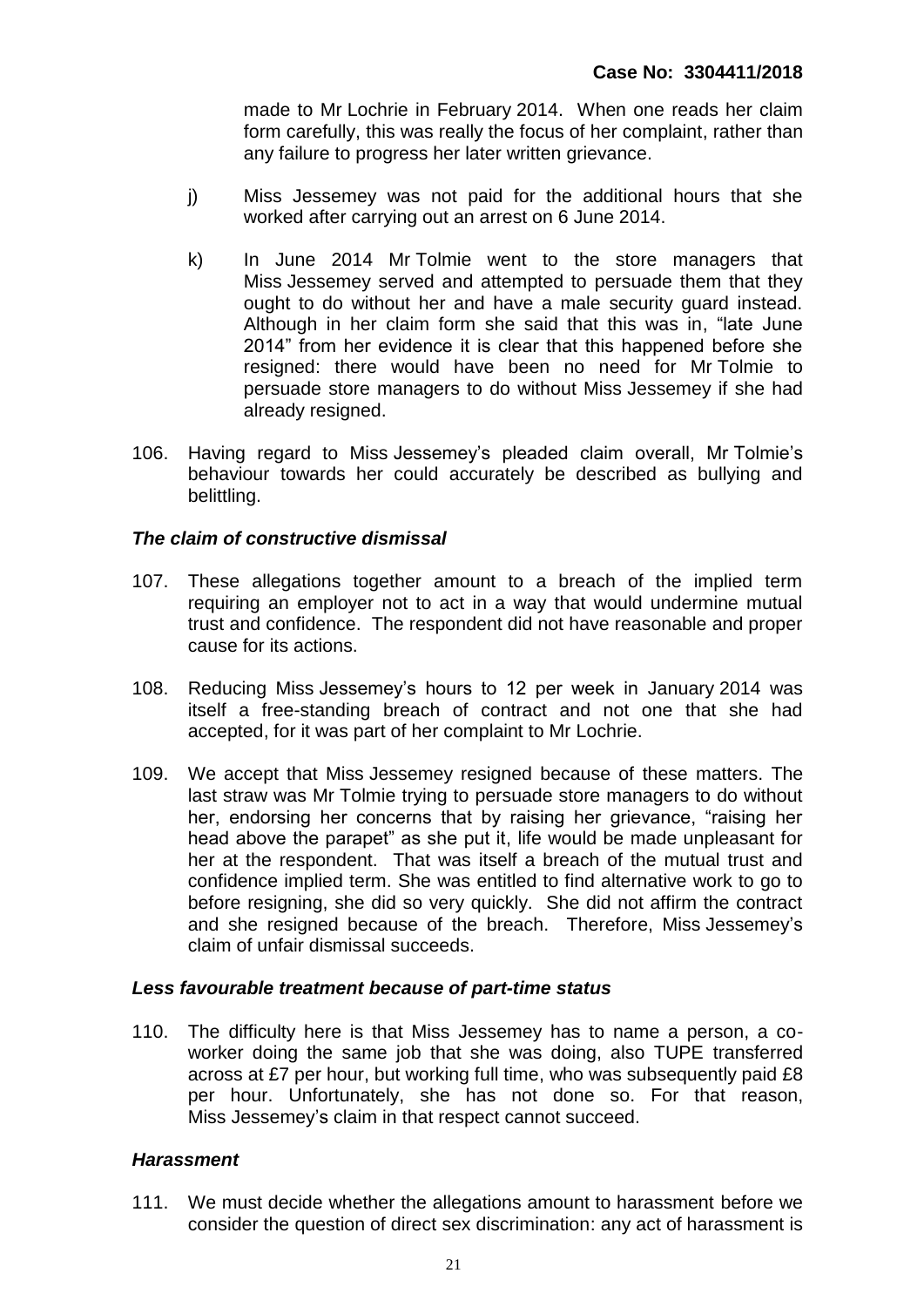not a detriment and not therefore, direct discrimination.

- 112. To amount to harassment, the allegations must be related to Miss Jessemey's gender and must create the proscribed atmosphere. Are there facts from which we could conclude, absent an explanation from the respondent, that Miss Jessemey has been subjected to harassment related to sex, i.e. gender? We analyse the allegations in turn:
	- a) Addressing women as "honey" is patronising, demeaning and degrading. Mr Tolmie did not address men as "honey". It is clearly related to gender.
	- b) All the instances of talking over others in the evidence, albeit much of that hearsay, are in relation to conversations with women. Mr Tolmie's tendency was to talk over women and have less regard to what they had to say. It is a tendency that is therefore related to gender.
	- c) Repeatedly questioning whether a male security guard is to be preferred is related to gender. It was clear from Mr Tolmie's evidence, cutting through some of his very long and rambling answers, that his attitude was that female security officers, be they store detectives or security guards, were more vulnerable than their male colleagues would be.
	- d) The complaint about lack of action with regard to the male colleague was not made out.
	- e) Refusing to pay Miss Jessemey £8 per hour was not related to her gender, it was because she had been TUPE transferred to the respondent on that contractual rate and commercially, the respondent did not want to give a pay rise if it could avoid it.
	- f) Similarly, refusing Miss Jessemey's holiday was not related to her gender, it was related to her part-time status and the evidence was that there was a 50/50 male/female split of part-time staff. By persuading part-time staff to organise their shifts so that they had the breaks they wanted without the need to take holiday and to take an illegal payment in lieu at the end of the holiday year, made life easier for the manager in his not having to arrange cover.
	- g) Reducing the claimant's hours to 12 hours a week for January was not related to her gender; there was nothing that we could see that suggested it was.
	- h) With regard to Mr Tolmie's dismissive attitude towards Miss Jessemey at the performance review on 13 March 2014, the context was that Mr Tolmie, a man addressed female subordinates as "honey", who talked over women, who thought that female security personnel may be more vulnerable and/or less effective and should be replaced with men, is the sort of person who would be dismissive of a woman report when he is in a managerial situation.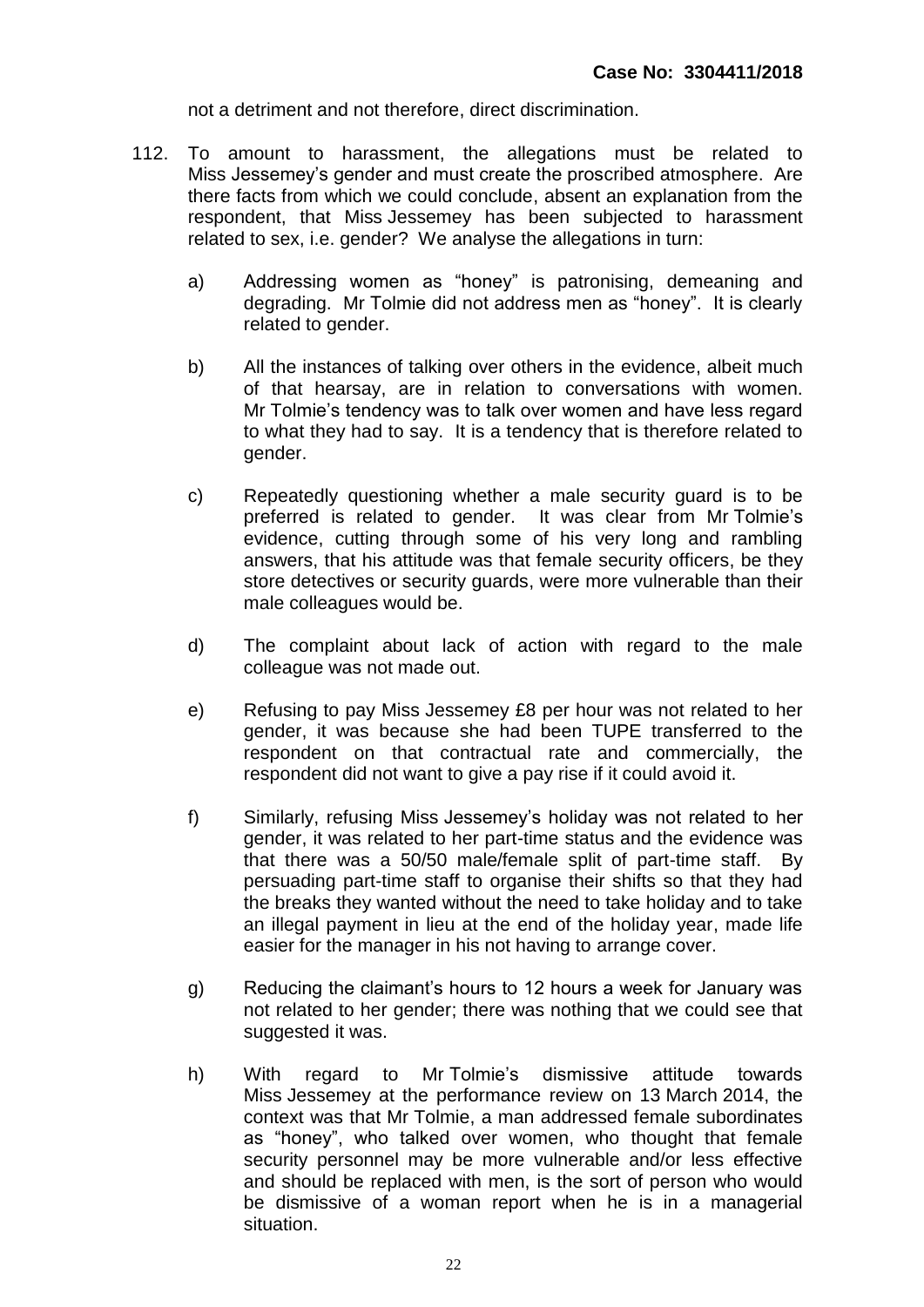- i) Not progressing Miss Jessemey's complaint to Mr Lochrie is related to gender, in that part of the complaint clearly related to potential sexual harassment and it appears, not to have been taken seriously.
- j) Not paying Miss Jessemey for her extra hours after an arrest were not related to her gender, but to a desire to save expense and increase profitability.
- k) As with c), attempting to persuade store managers in June 2014 they would be better off with a male security guard instead of Miss Jessemey, was related to her gender.
- 113. So, the allegations upheld that are related to sex and have the potential to create the proscribed atmosphere are:
	- a) Mr Tolmie addressing Miss Jessemey as "honey";
	- b) Talking over her;
	- c) and k) Suggesting she should be replaced with a male;
	- h) Being dismissive towards her, and
	- i) The respondent not progressing her complaint about these matters in February 2014.
- 114. This was all unwanted conduct. In our judgment, these are facts from which we could conclude that the proscribed atmosphere has been created, (having regard to Miss Jessemey's perception and the circumstances of the case) and that it was reasonably regarded as such by Miss Jessemey. The burden of proof then shifts to the respondent.
- 115. Can the respondent provide a non-discriminatory explanation?
- 116. Mr Tolmie's explanation for using the term "honey" is that he is from Northern Ireland and ex-military police. Neither of those are an excuse, or an acceptable one. He tells us that he has undergone diversity training with the respondent and elsewhere, if that is so, either the training was very poor or his inappropriate mode of address is all the more inexcusable.
- 117. Mr Tolmie's explanation for querying whether or not a male security guard would be better, was as we have said, rambling and evasive. It left us with the impression, as we have explained, that he had a negative attitude toward women working in security, that they were more vulnerable to assault and less effective as a deterrent.
- 118. There is no explanation for Mr Tolmie talking over women or being dismissive on 13 March 2014, just a denial.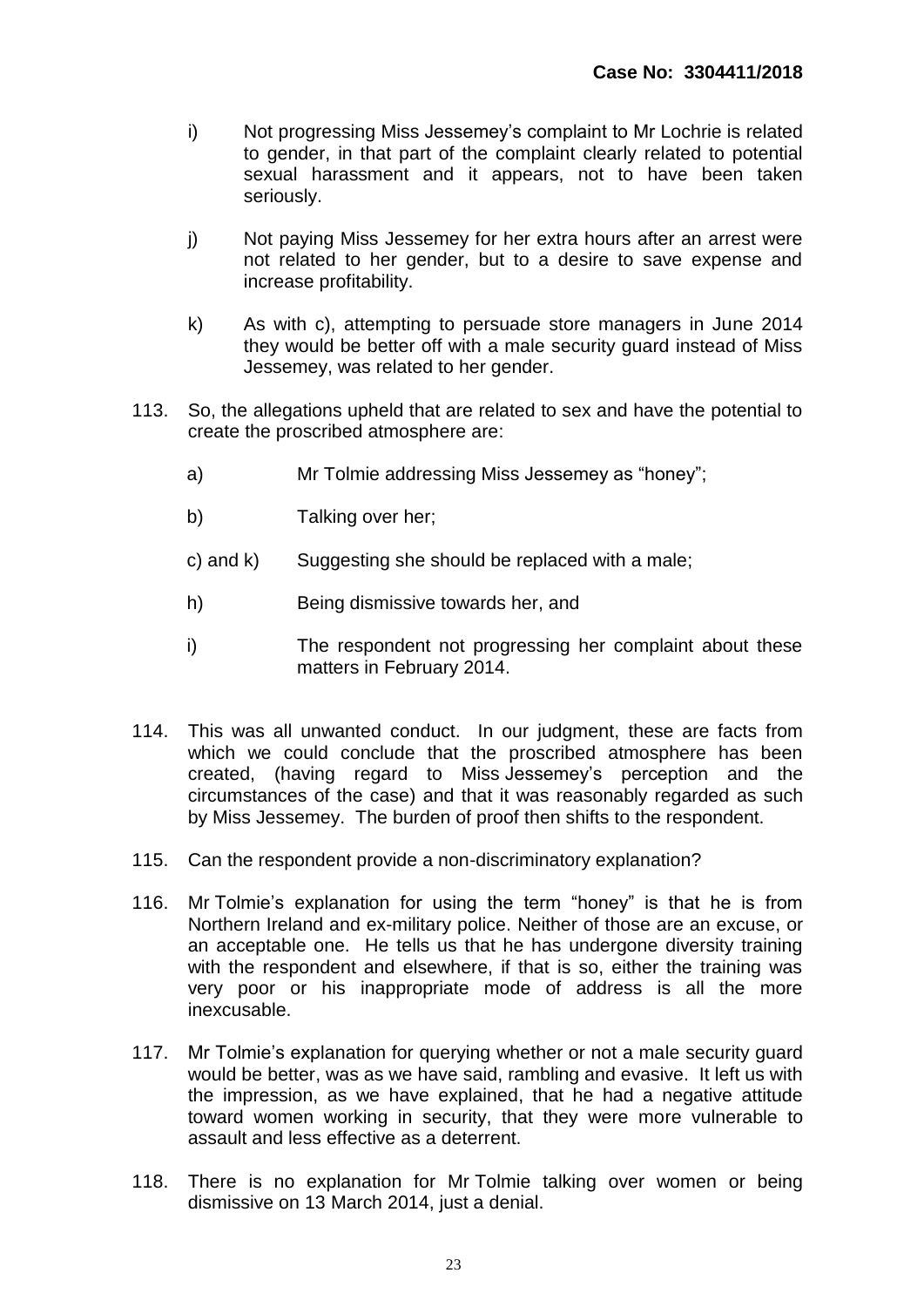- 119. There is no explanation for the lack of progress on the oral grievance to Mr Lochrie in February 2014. Mr Tolmie simply referred to being aware of the May 2014 grievance.
- 120. There is therefore, no satisfactory explanation for the upheld allegations. The respondent has not satisfied us that there was no harassment related to sex and Miss Jessemey's claim in this regard therefore succeeds.

#### *Direct sex discrimination*

- 121. Those allegations which have been found to be harassment may not also be direct discrimination. So, we consider each of the remaining nonharassment allegations in turn and ask ourselves whether there are facts from which we could conclude that Miss Jessemey had been treated less favourably than a hypothetical male comparator. That comparator would be a male store detective who had transferred under TUPE, working 16 hours per week, paid £7 per hour, with the same arrest record as Miss Jessemey and having been assaulted in the same way and in the same circumstances as Miss Jessemey had been.
- 122. One overarching factor we keep in mind is Mr Tolmie's attitude to women as explained above:
	- d) Mr Tolmie would have acted the same way on receiving information from a report that a store manager had complained about a colleague of that report. He would have taken the matter up with the store manager concerned and would not have reported back to the comparator whatever action he had taken with regard to the comparator's colleague.
	- e) If the comparator had asked for a pay rise to £8 per hour, Mr Tolmie would have refused, or rather, would not have taken the request forward to Human Resources and more senior management, for the same reason, for commercial reasons. The respondent would want to keep wages down to the minimum.
	- f) The comparator would also have been refused leave. Mr Tolmie would have been just as keen to persuade a male part-time employee to arrange his shifts so that he did not take leave or did not have to take leave and could claim his accrued holiday pay illegally at the end of the year.
	- g) We were not provided with any explanation as to why Miss Jessemey's shifts were reduced to 12 hours a week. In submissions Mrs Barnett referred to Mr Tolmie's paragraph 16 and Miss Jessemey's unwillingness to travel, but there was no explanation as to why throughout her employment she was able to work 16 hours a week but that was reduced to 12 hours in January 2014, contrary to her contract of employment.
	- j) Not paying for extra hours following arrest was for commercial reasons: to save money. A male store detective would have been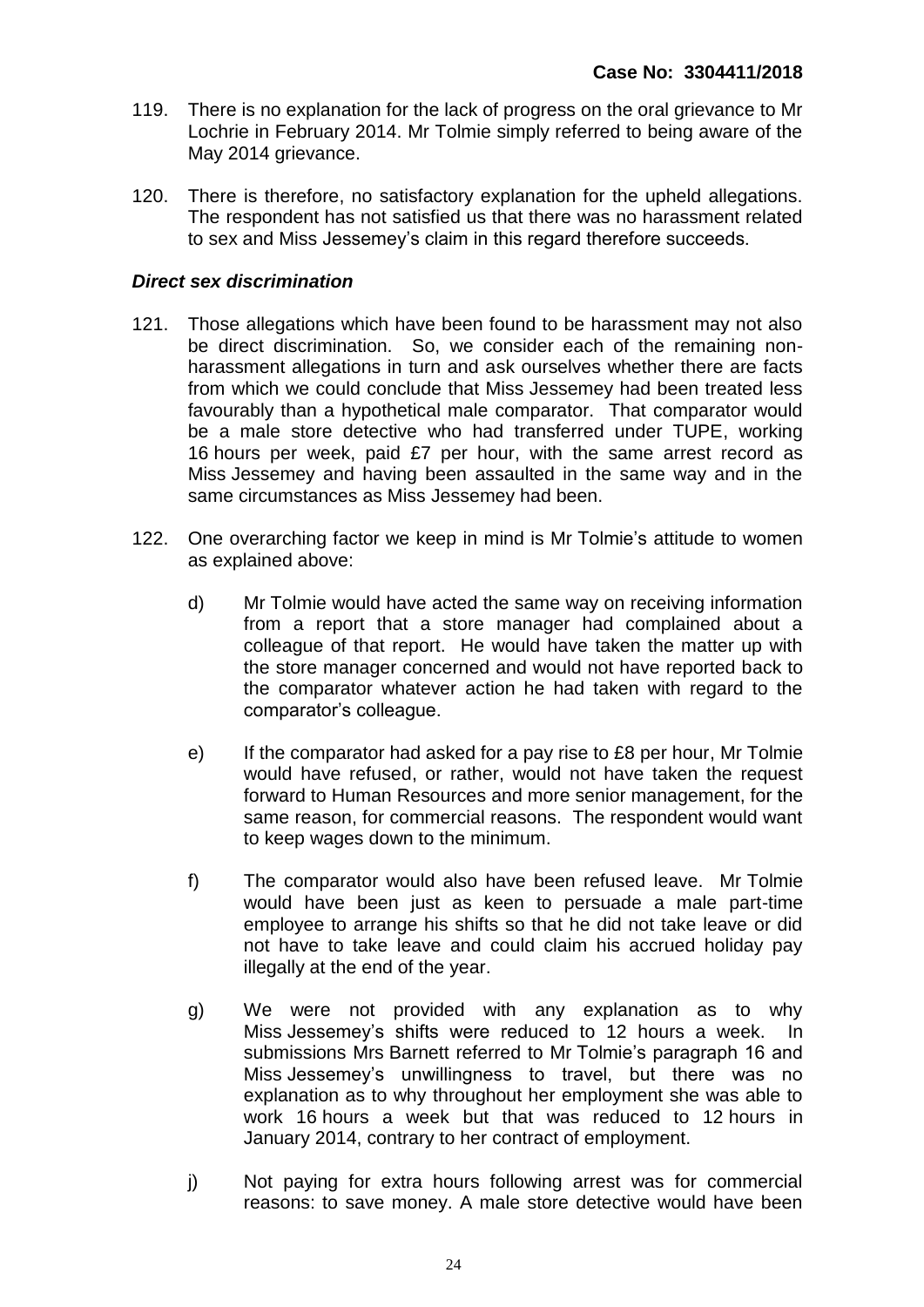treated the same way. There was no evidence to suggest otherwise.

- 123. Having regard to Mr Tolmie's attitude to women we could conclude that he reduced Miss Jessemey's hours because she was a woman and in the absence of an explanation, conclude that he did so. The claim of direct discrimination in this respect only, succeeds.
- 124. We should record that in closing submissions, Mrs Barnett sought to rely upon the statutory defence, that the respondent had taken all reasonable steps to ensure that discrimination did not take place and so it should not be held responsible for the actions of Mr Tolmie. We did not allow her to do so, because the statutory defence had not been pleaded. This was significant in this case because had it been pleaded, Miss Jessemey would have had the option of joining in Mr Tolmie as a respondent. It would also have meant that the steps taken by the respondent to prevent discrimination would have been identified as an issue, giving rise to a call for evidence in that regard and questions to be asked of Mr Tolmie.

## *Unpaid wages*

- 125. We find that Miss Jessemey's contract was varied by agreement whilst she worked with Stealth, so that whilst working at Ipswich and Clacton she would be paid 8 hours work on the basis of 1 hour travel and 7 hours in store. She is entitled to an extra hours' pay for each day that she worked in those locations. This was evidenced by her timesheets. There was a series of deductions and the claim was therefore in time so long as it had not been more than 3 months between the last deduction and the issue of this claim on 26 September 2014. The last deduction claimed is for work on 7 June 2014, deducted from the payslip issued on 30 June 2014. The claim is therefore in time in this regard.
- 126. Clearly, whilst Miss Jessemey was dealing with the police as a consequence of an arrest, she was working and contractually entitled to payment. In respect of each occasion when she was paid for only 1 extra hour when she had worked for longer, she is entitled to payment for the shortfall, so long as there were no more than 3 months between the last such deduction and the issue of this claim on 26 September 2014. The last claim is made for extra time worked on 7 June 2014, deducted from the 30 June payslip and so again, the claim is in time.
- 127. In breach of contract the respondent prevented Miss Jessemey from taking the holiday she was entitled to. She should now receive payment for that untaken holiday, insofar as it has not already been paid.

#### *Extensions of time*

128. Although the original claim was issued on 26 September 2014, it was subsequently struck out by reason of the unlawful tribunal fees regime. Miss Jessemey applied to reinstate her claim promptly. In those circumstances, in relation to the wages and unfair dismissal claims, it was not reasonably practicable to issue this 2018 claim in time and it was issued within a reasonable period of time after the expiry of the time limit.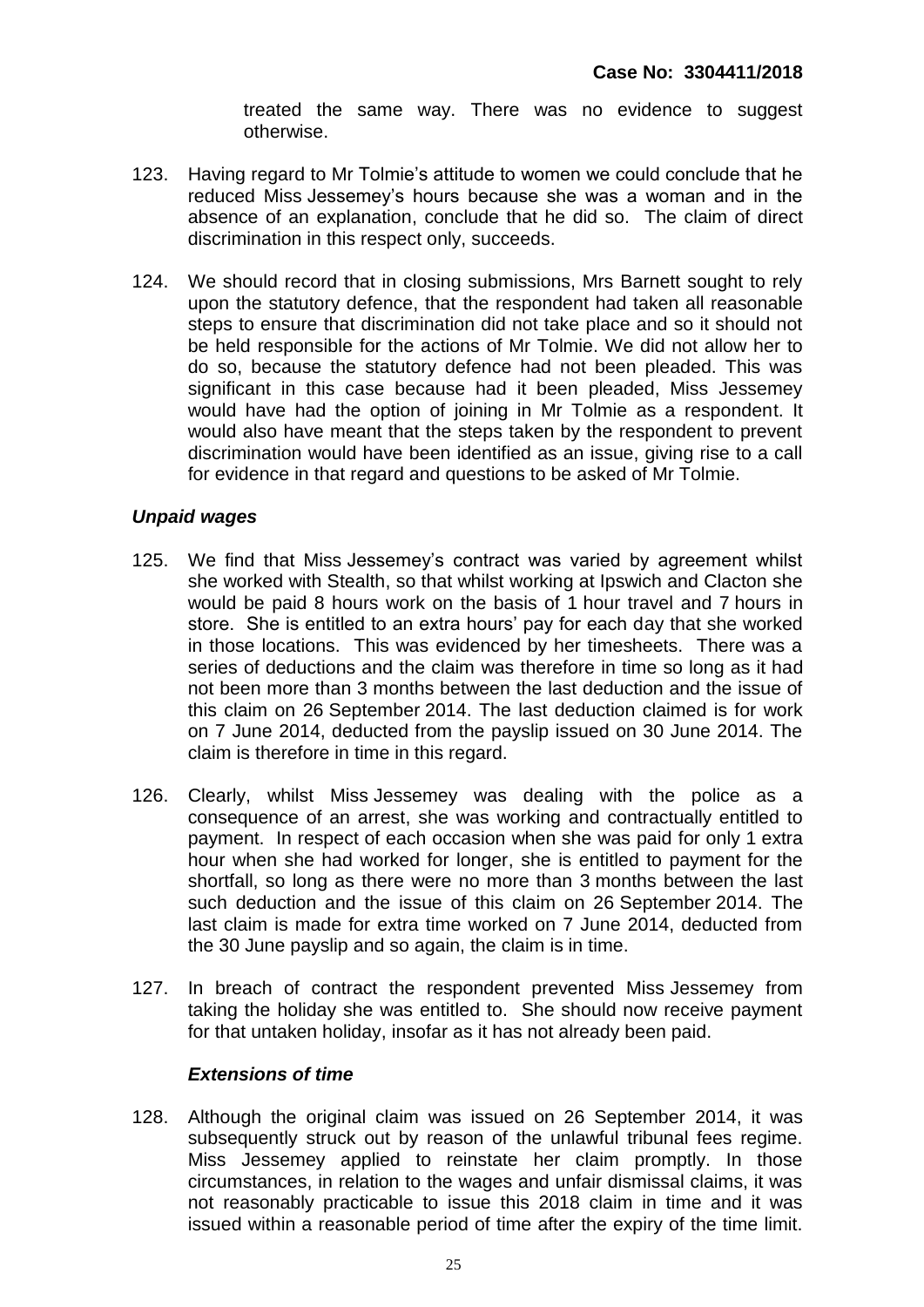It is just and equitable to extend time in relation to the discrimination claim.

## **Remedy**

129. Having given our decision as to liability we proceeded to hold a short hearing as to remedy.

## *Law*

- 130. When a Claimant has succeeded in a claim for unfair dismissal, the award of compensation falls into two categories. The first is in respect of a Basic Award pursuant to sections 119 to 122 of the Employment Rights Act 1996 (ERA) which provide that in the case of an ex-employee aged more than 21 and less than 41, the Basic Award shall be a multiple of the number of years' complete service and the individual's gross pay, (subject to a statutory maximum which has no bearing in this case).
- 131. The second element of the award is to compensate the Claimant for losses sustained as a result of the dismissal, known as the Compensatory Award. The amount of such an award is governed by sections 123 to 126 of the ERA. Section 123 (1) states:

"*The amount of the compensatory award shall be such amount as the Tribunal considers just and equitable in all the circumstances having regard to the loss sustained by the complainant in consequence of the dismissal insofar as that loss is attributable to any action taken by the employer.*"

- 132. In respect of discrimination, where a claim has succeeded under the Equality Act 2010, section 124 provides that the Tribunal may order the Respondent to pay to the complainant compensation of an amount corresponding to the damages the Respondent might have been ordered to pay by a county court. Such compensation can include damages for injury to feelings, (s119 (4)). Those damages would be payable by reason of a statutory tort on the part of the Respondent, the measure of damages in respect of which is to place the Claimant, so far as is possible, in the position that she would have been in but for the discrimination, (see Ministry of Defence v Channock [1994] IRLR 509 EAT).
- 133. In the case of (1) Armitage, (2) Marsden and (3) HM Prison Service v Johnson [1997] IRLR 162 the EAT set out five principles to consider when assessing awards for injury to feelings in cases of discrimination:
	- a) Awards for injury to feelings are compensatory. They should be just to both parties. They should compensate fully without punishing the tortfeasor. Feelings of indignation at the tortfeasor's conduct should not be allowed to inflate the award.
	- b) Awards should not be too low as that would diminish respect for the policy of the legislation. Society has condemned discrimination and awards must ensure that it is seen to be wrong. On the other hand, awards should be restrained, as excessive awards could be seen as the way to untaxed riches.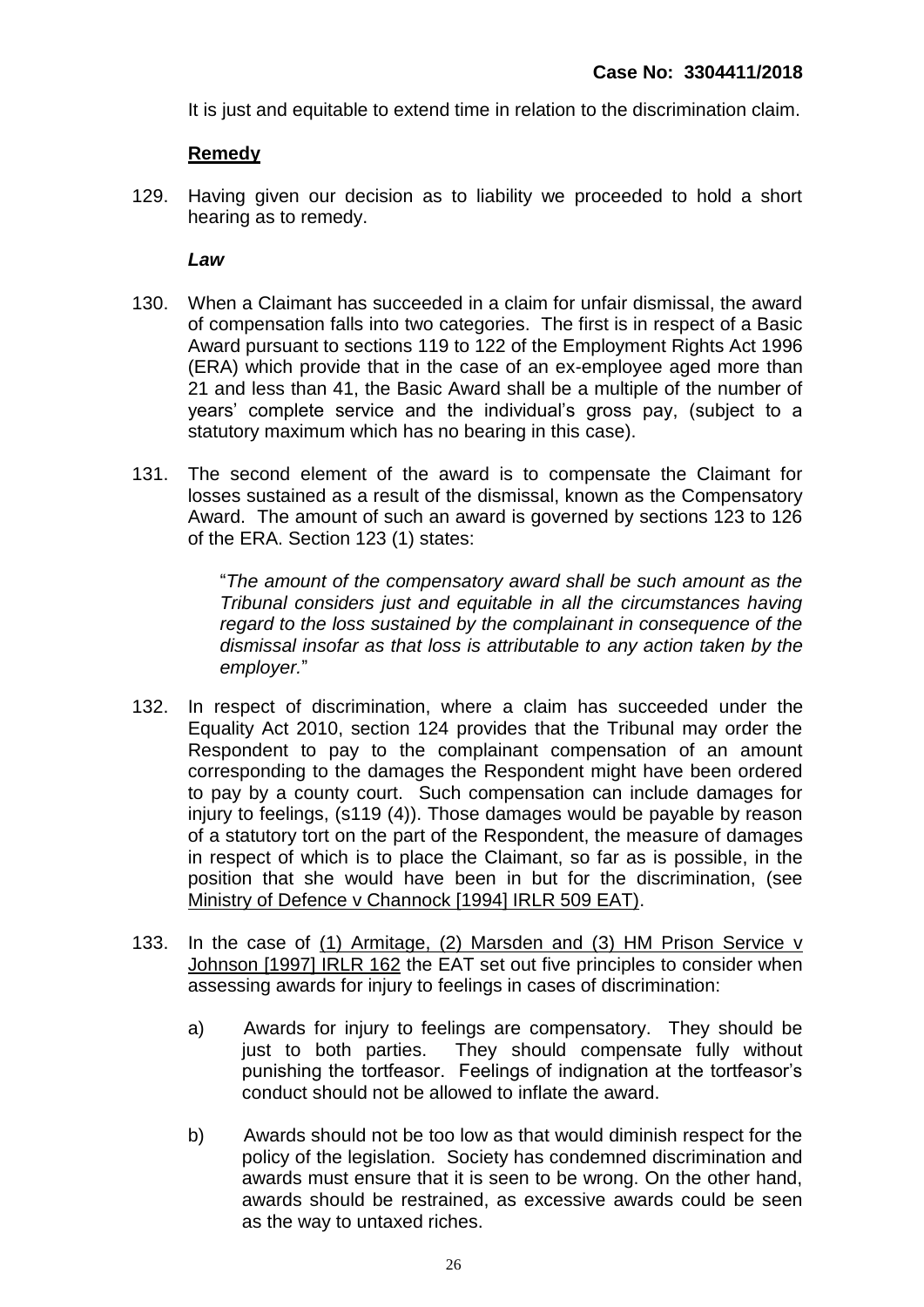- c) Awards should bear some broad general similarity to the range of awards in personal injury cases. This should be done by reference to the whole range of such awards, rather than to any particular type of award.
- d) In exercising discretion in assessing a sum, Tribunals should remind themselves of the value in everyday life of the sum they have in mind. This may be done by reference to purchasing power or by reference to earnings.
- e) Tribunals should bear in mind the need for public respect for the level of awards made.
- 134. Further guidance was given on the range of awards by setting out three bands of compensation for injury to feelings by the Court of Appeal in the case of Vento v Chief Constable of West Yorkshire Police (2) [2003] IRLR 102. Those bands were as follows:
	- a) The top band should normally be from £15,000 to £25,000. Sums in this range should be awarded in the most serious cases, such as where there has been a lengthy campaign of discriminatory harassment on the ground of sex or race.
	- b) The middle band of between £5,000 and £15,000 should be used for serious cases, which do not merit an award in the highest band.
	- c) Awards of between £500 and £5,000 are appropriate for less serious cases, such as where the act of discrimination is an isolated or one-off occurrence.
- 135. Those bands were subsequently amended to take into account inflation, see the case of Da'Bell v NSPCC [2010] IRLR 19.
- 136. Where a Claimant has succeeded on grounds of discrimination and unfair dismissal, the elements of compensation inevitably overlap, although unfair dismissal compensation is subject to a statutory cap on the level of award. In such cases, the Tribunal should award compensation under the discrimination legislation, (see D'Souza v London Borough of Lambeth [1997] IRLR 677).

## *Findings*

- 137. Miss Jessemey had produced a 3 page schedule of loss. We went through the schedule of loss with her. In large part, the figures that she mentions are not disputed and our award on that basis is therefore as follows:
	- a) For unfair dismissal the basic award is 2 x £138 which is £276.
	- b) Because Miss Jessemey went straight to another well paid job, her loss of earnings claim is limited to 1.5 weeks' pay at £168.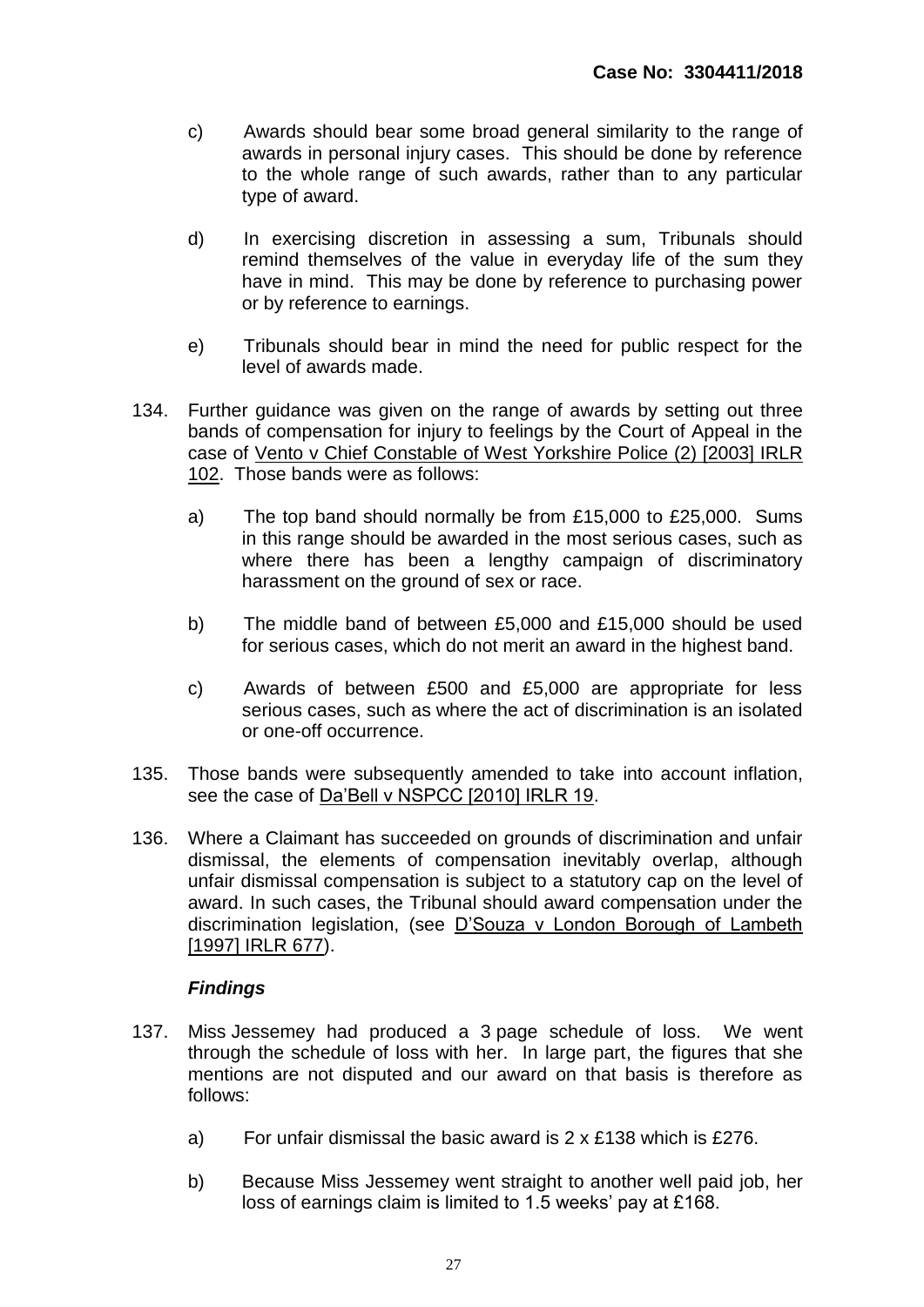- c) She incurred travelling expenses to attend an interview for that job in the sum of £28.80.
- d) We award for loss of statutory rights £450.
- e) For injury to feelings in relation to the discrimination claim, Miss Jessemey claims a mid-Vento band figure of £8,000. The Vento bands that apply are of course those from 2014, not the current bands, which are much higher. £8,000 is not opposed by the respondent and seems to the Tribunal an appropriate figure, so we award £8,000 in that respect.
- f) We find that the periods of absence due to stress were caused by the discrimination, by the harassment by Mr Tolmie. We therefore we award her the claimed loss of earnings amount of £336.
- g) We talked through with Miss Jessemey the claim for an uplift of her compensation for failure to follow the ACAS Code of Practice and for failure to provide a statement of written terms and conditions of employment. She decided not to pursue both those aspects of her schedule of loss.
- h) Then we have a free-standing claim of unpaid overtime, which we award in the sum of £206.50; that is for those occasions when Miss Jessemey had to work later because she had made an arrest and had been paid only 1 hour rather than the full amount of additional time extra.
- i) Her holiday pay is awarded as claimed in the sum of £964.92.
- j) Travel pay: this is an unlawful deduction of wages claim for not paying her the 1 hour travel which had been pursuant to her contract for which she has succeed an in respect of which we award the sum claimed, £476.
- 138. The total of all those figures is **£10,906.22** and that is the amount of compensation we shall order the respondent to pay the claimant.

## **Costs**

- 139. That leaves the question of costs that has been left outstanding from February 2019; reserved costs in respect of the abandoned hearing on that occasion. After that hearing, Employment Judge Laidler set out her criticisms and concerns. We have talked through with Mrs Barnett what happened. We note that the order which I had made a few weeks earlier was in fact that a physical copy of the bundle should be delivered to the claimant by 18 January, Employment Judge Laidler recorded in her hearing summary that it had been delivered on 1 February. An email from Miss Jessemey of 13 February confirmed that she had received the bundle on 1 February.
- 140. With regard to the hearing itself, it was never the case that Mrs Barnett was to appear to represent the respondent, something I do not think